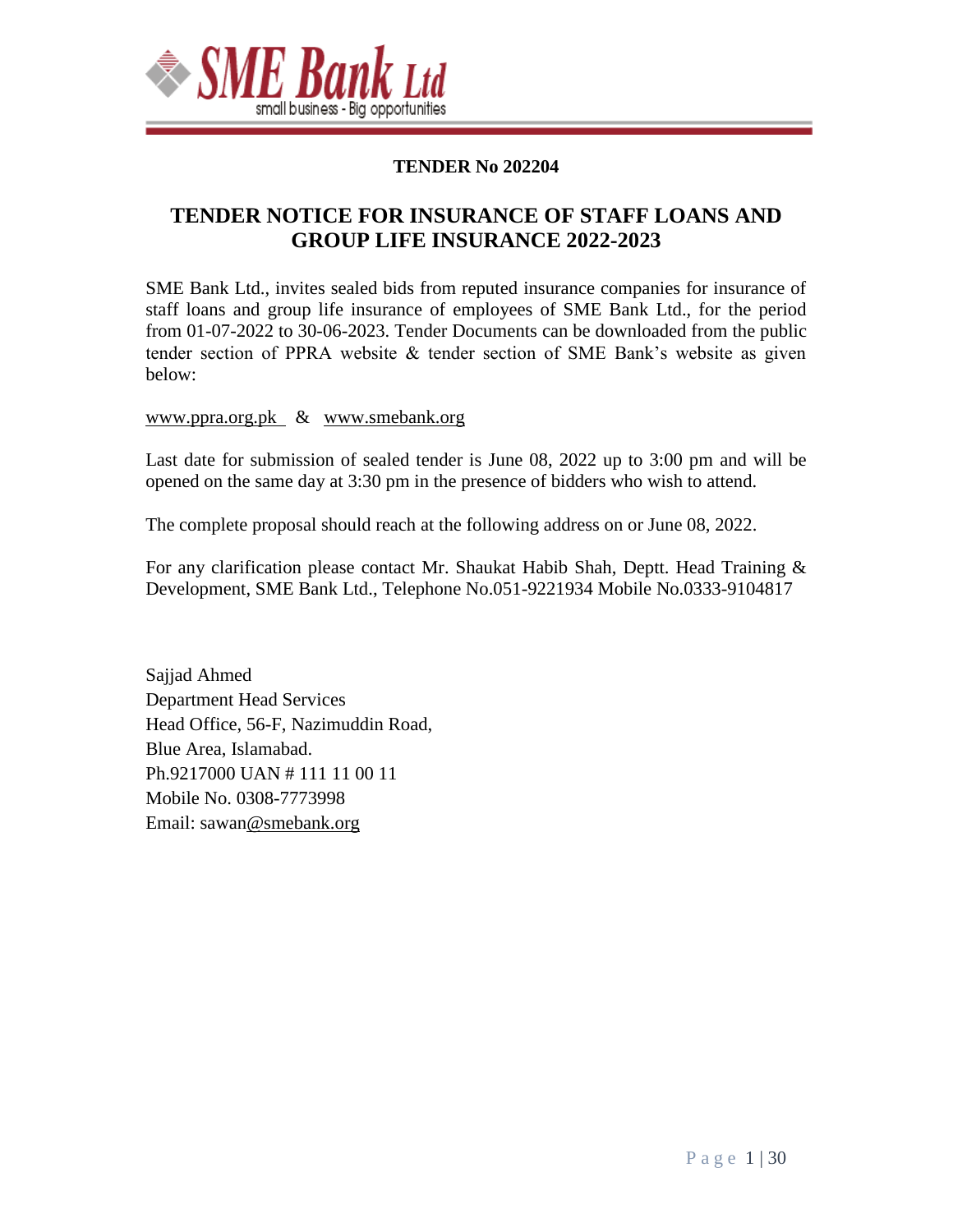| <b>Organization Name</b>  | $\ddot{\cdot}$ | SME Bank Ltd.                                                                                                         |  |
|---------------------------|----------------|-----------------------------------------------------------------------------------------------------------------------|--|
| Address                   | $\ddot{\cdot}$ | Head Office, 56-F, Nazim-ud-din Road, F-6/1, Blue<br>Area                                                             |  |
| City                      |                | Islamabad                                                                                                             |  |
| Tel No.                   |                | 051-9217000                                                                                                           |  |
| Fax No.                   | $\ddot{\cdot}$ | 051-9217001                                                                                                           |  |
| Tender No                 | $\ddot{\cdot}$ | SME-202204                                                                                                            |  |
| Description               | $\ddot{\cdot}$ | (i)<br>Insurance of staff loans<br>Group Life Insurance of employees<br>(ii)                                          |  |
| Remarks                   |                |                                                                                                                       |  |
| <b>Advertisement Date</b> | $\ddot{\cdot}$ | 20.05.2022                                                                                                            |  |
| <b>Closing Date</b>       | $\ddot{\cdot}$ | 08.06.2022                                                                                                            |  |
| <b>Closing Time</b>       | $\ddot{\cdot}$ | $3:00 \text{ pm}$                                                                                                     |  |
| <b>Opening Time</b>       | $\ddot{\cdot}$ | $3:30 \text{ pm}$                                                                                                     |  |
| <b>Tender Document</b>    | $\ddot{\cdot}$ | Attached                                                                                                              |  |
| <b>Estimated Cost</b>     | $\ddot{\cdot}$ | Rs.300,000/- for Insurance of Staff Loans<br>Rs.1,400,000/- for Group Life Insurance of Employees)                    |  |
| <b>Tender Nature</b>      | $\cdot$        | National                                                                                                              |  |
| <b>Earnest Money</b>      |                | Rs 40,000/- (Rs 20,000/- for Insurance of Staff Loans<br>and Rs 20,000/- for Group Life Insurance<br>of<br>Employees) |  |
| <b>Bid Validity</b>       | $\ddot{\cdot}$ | 90 days                                                                                                               |  |
|                           |                |                                                                                                                       |  |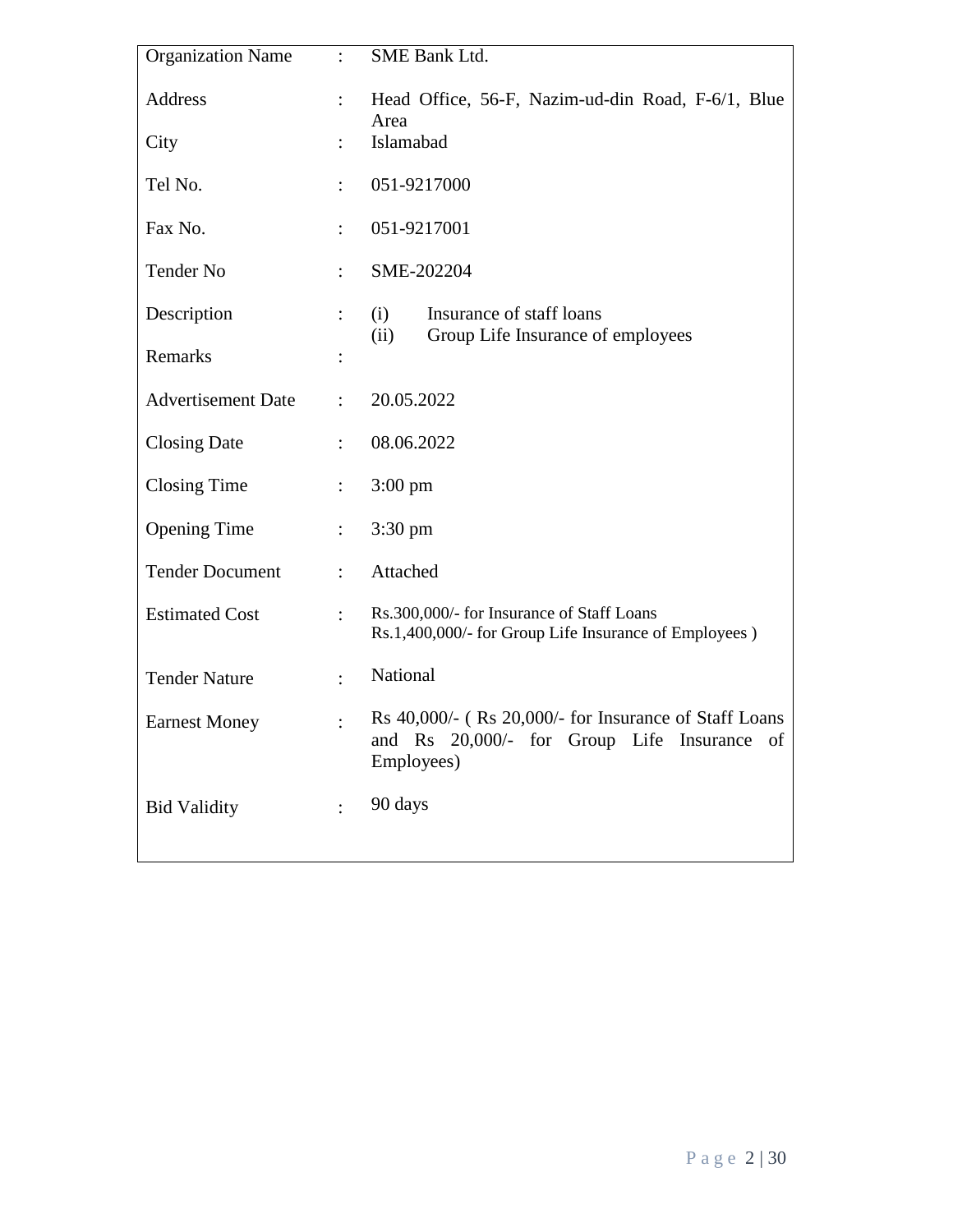

#### **Tender Document**

#### **INSURANCE OF STAFF LOANS AND GROUP LIFE INSURANCE 2022-2023**

#### **A brief introduction of the SME Bank Ltd.,**

SME Bank Limited (the Bank) is a public limited company incorporated on October 30, 2001 under the repealed Companies Ordinance, 1984 having its registered office at 56- Nazim-ud-Din Road, F-6/1, Blue Area, Islamabad. The Government of Pakistan is the major Shareholder of the bank.

The bank has a network of 13 branches located in following cities.

- 1. Islamabad
- 2. Lahore
- 3. Karachi
- 4. Gujranwala
- 5. Faisalabad
- 6. Peshawar
- 7. Sialkot
- 8. Rawalpindi
- 9. Quetta

The Bank is a Scheduled Commercial Bank engaged in the business of banking with the primary objective to support and develop Small and Medium Enterprises (SME) sector in Pakistan by providing necessary financial assistance and business support service on sustainable basis

#### **1. Invitation to bid**

SME Bank Ltd. intends to obtain insurance policies of Staff loans and Group Life Insurance of its employees from July 01, 2022 to June 30, 2023 from the reputed Insurance Companies/firms which are registered with Income Tax and Sales tax departments and which are Active on Tax Payers list of FBR are eligible for provision of services to SME Bank Ltd.

#### **Staff Loans**

The loans insurance coverage should include the loans outstanding against the employees of SME Bank Ltd., at the start of policy as well as loans granted to its employees during the policy year.

Initially the premium shall be paid on the basis of outstanding loans at the start of the policy i.e. July 01, 2022. The actual premium shall be payable /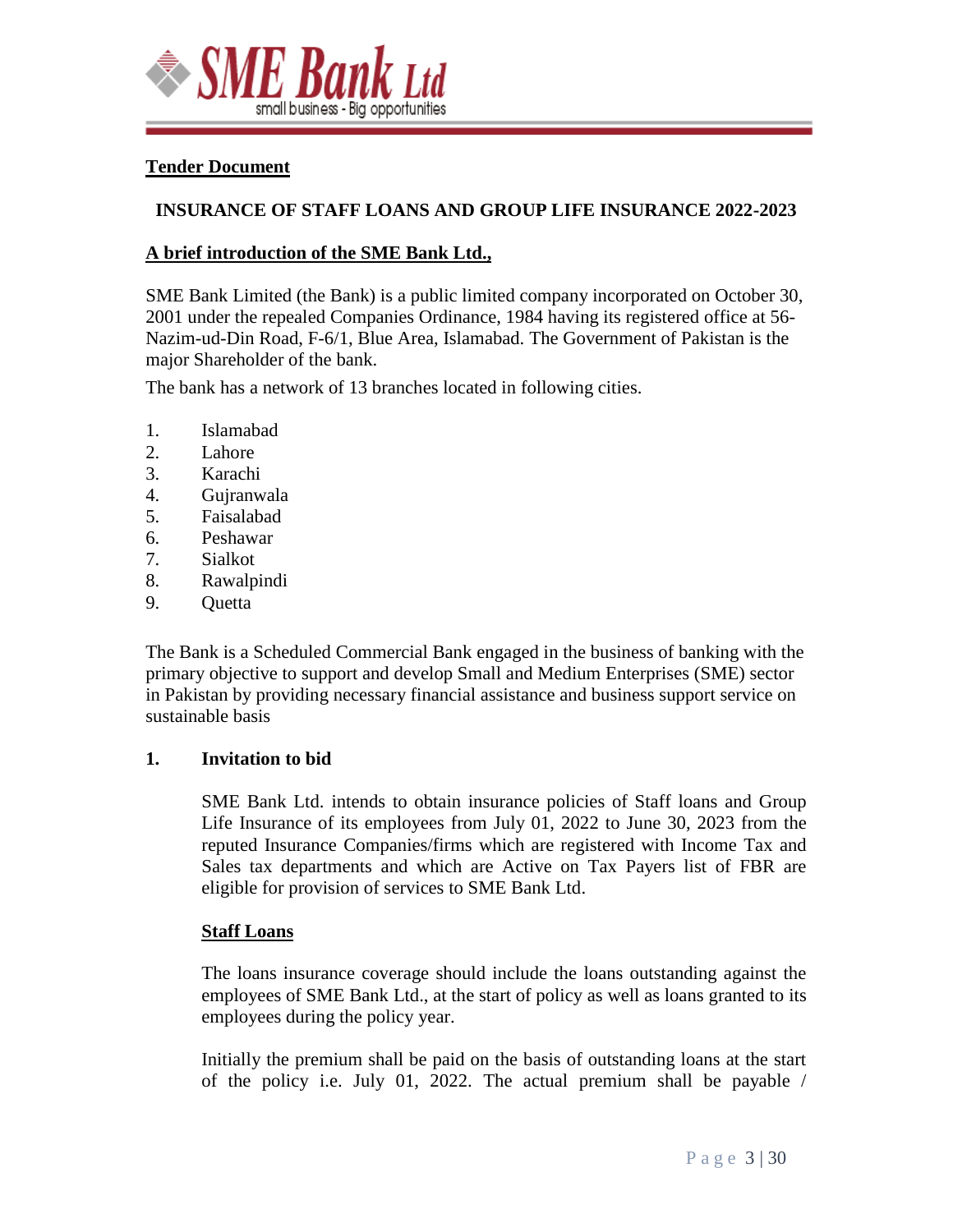refundable on the basis of average outstanding balances during the year (outstanding at start of policy plus outstanding at the end of policy year divided by 2). Present outstanding of staff loans is Rs.101,272,466/- of 220 employees.

The rates for staff loans should cover death benefits (death due to any reason including accidental death) and accidental permanent partial/total disability benefits, as per industry practice.

#### **Group Life Insurance**

The category wise detail of **326** permanent and contractual employees for group life insurance is as under:

| Category      | No. of persons                           | <b>Sum Assured per</b><br>person<br>(Life / ADB/PTD)<br><b>Amount in Rupees</b> |
|---------------|------------------------------------------|---------------------------------------------------------------------------------|
| B             | 39 (EVP to VP $\&$ MS-II to MS-IV)       | 2,000,000                                                                       |
| $\mathcal{C}$ | 24 (AVP & MS-V)                          | 1,500,000                                                                       |
| D             | 182 (OG-I to OG-III & MS-VI, VII, VIII)  | 1,000,000                                                                       |
| E             | <b>81</b> (Clerical, Non Clerical Staff) | 1,500,000                                                                       |

The rates for group life insurance should cover death benefits (death due to any reasons including natural as well as accidental death), additional accidental death benefits and accidental permanent partial/total disability benefits. Additions / deletions during the year shall be covered under the policy. Premium shall be is calculated on the basis of category wise employee as on 28-04-2022.

**Detail of staff loans for insurance thereof and list of employees for group life insurance is given at Annexure (A and B) respectively.**

#### **2. Language of the Bids**

The bids prepared by the Tender and all correspondence and documents relating to the bids exchanged by the Tender, shall be written in English language or Urdu provided that any printed literature furnished by the Tender may be written in another language so long as accompanied by an English translation in which case, for purposes of interpretation of the bid, the English translation shall govern.

#### **3. Documents to be submitted by Bidders**

The participants are required to submit the following documents in support of their proposals.

- 3.1. Company profile.
- 3.2. Copy of NTN & GST Registration Certificate.
- 3.3. Last audited Financial Statements.
- 3.4. Details of major Corporate Clients.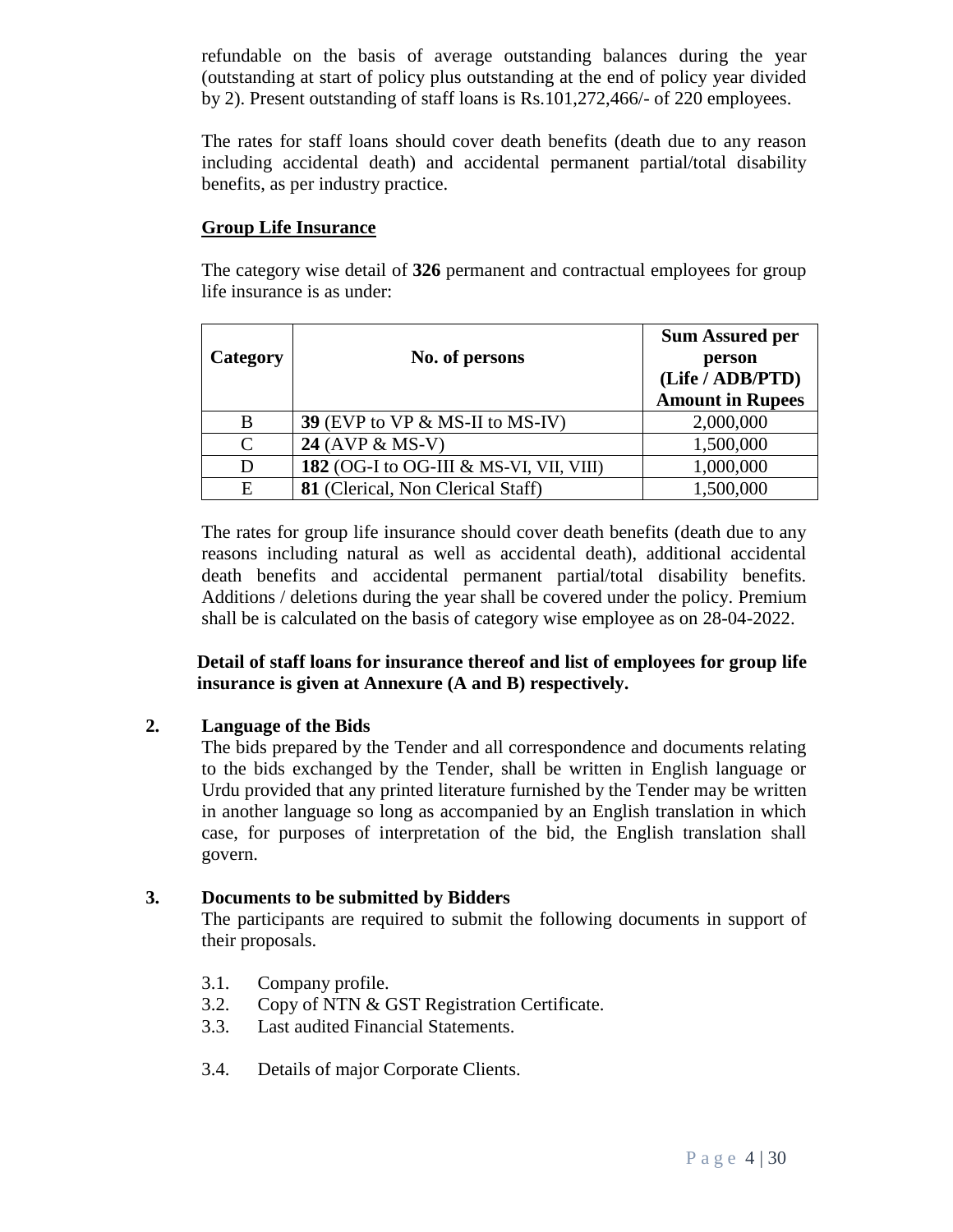- 3.5. An affidavit that the firm/company has not any litigation pending in any court.
- 3.6. A certificate that; all claims lodged by SME Bank (if any) have been settled.
- 3.7 Bidder must submit an affidavit that the:
	- a) Bidder/Company/Firm has never adjudged an insolvent services/ advisory/ consultancy.
	- b) Bidder/Company/Firm or its directors/partners or individuals have never been declared bankrupt by any court of law.
	- c) Bidder/Firm has never been blacklisted or involved in litigation with any client/organization/government/semigovernment/autonomous body.
	- d) Bidder/Company/Firm its directors/partners or individual always fulfilled/obeyed execution of degree or order of any court decree never been dissatisfied against them.
	- e) Bidder/Company/Firm its directors/partners or individuals have not been convicted of a financial crime, banking frauds mortgage frauds, forgery, embezzlement, cheque frauds, credit cards frauds, etc.
	- f) Bidder/Company meets the financial integrity requirement as per applicable Law & Regulations.

3.7.

3.8. Any other important information that firm wishes to furnish.

#### **4. Earnest Money**

Earnest money of Rs.40,000/- (20,000/- for Insurance of Staff Loans Employee and 20,000/- for Group Life Insurance of Employees) shall be submitted by the bidders at the time of submission of the bids, in the shape of call deposit / demand draft / pay order in the name of SME Bank Ltd. Earnest money of unsuccessful bidders shall be returned upon signing of the contract with the successful bidder.

# **5. Instructions to bidders:**

#### **General Instructions:**

- i) Income tax, Sale tax and all other applicable taxes shall be deducted in accordance with the law.
- ii) Bids once submitted cannot be withdrawn. If a bidder withdraws from the bidding process after submission of bid the Bank reserves the right to forfeit the earnest money.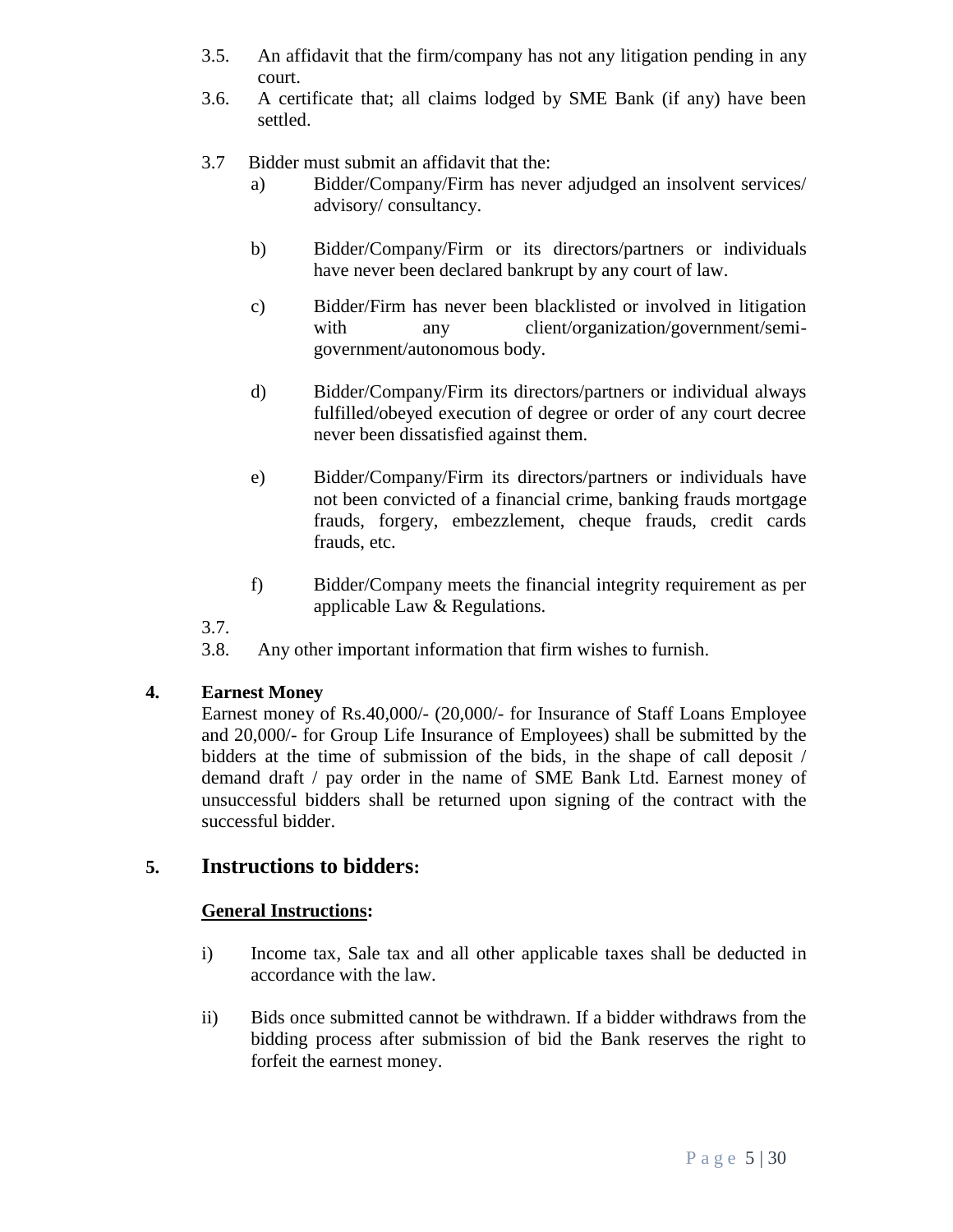- iii) Bidder shall be responsible to treat this tender document and information gathered during bidding process as "Private" and "Strictly Confidential". The bidder shall not publish or disclose any information concerning the task without seeking special written permission of SME Bank Limited.
- iv) Any bidder submitting incomplete information shall be disqualified from the bidding process.
- v) Any bidder submitting false, incorrect or inaccurate information shall be automatically disqualified from the bidding process.
- vi) Any effort by the bidder to influence SME Bank Ltd., directly or indirectly may result in the rejection of the bidder's offer.
- vii) Pages of every section of the bid must be numbered and signed by the Bidders nominated authorized signatory. The representative of the bidding firm shall furnish a proof of authorization to sign the bids, in the form of a written Power-of-Attorney, which shall accompany the Bid.
- viii) The Bank will not be responsible for any costs or expenses incurred by bidders in connection with the preparation or delivery of bids.
- ix) The proposal without earnest money will not be entertained and rejected straightaway.
- x) Bidder must submit an affidavit that the:
	- g) Bidder/Company/Firm has never adjudged an insolvent services/ advisory/ consultancy.
	- h) Bidder/Company/Firm or its directors/partners or individuals have never been declared bankrupt by any court of law.
	- i) Bidder/Firm has never been blacklisted or involved in litigation with any client/organization/government/semigovernment/autonomous body.
	- j) Bidder/Company/Firm its directors/partners or individual always fulfilled/obeyed execution of degree or order of any court decree never been dissatisfied against them.
	- k) Bidder/Company/Firm its directors/partners or individuals have not been convicted of a financial crime, banking frauds mortgage frauds, forgery, embezzlement, cheque frauds, credit cards frauds, etc.
	- l) Bidder/Company meets the financial integrity requirement as per applicable Law & Regulations.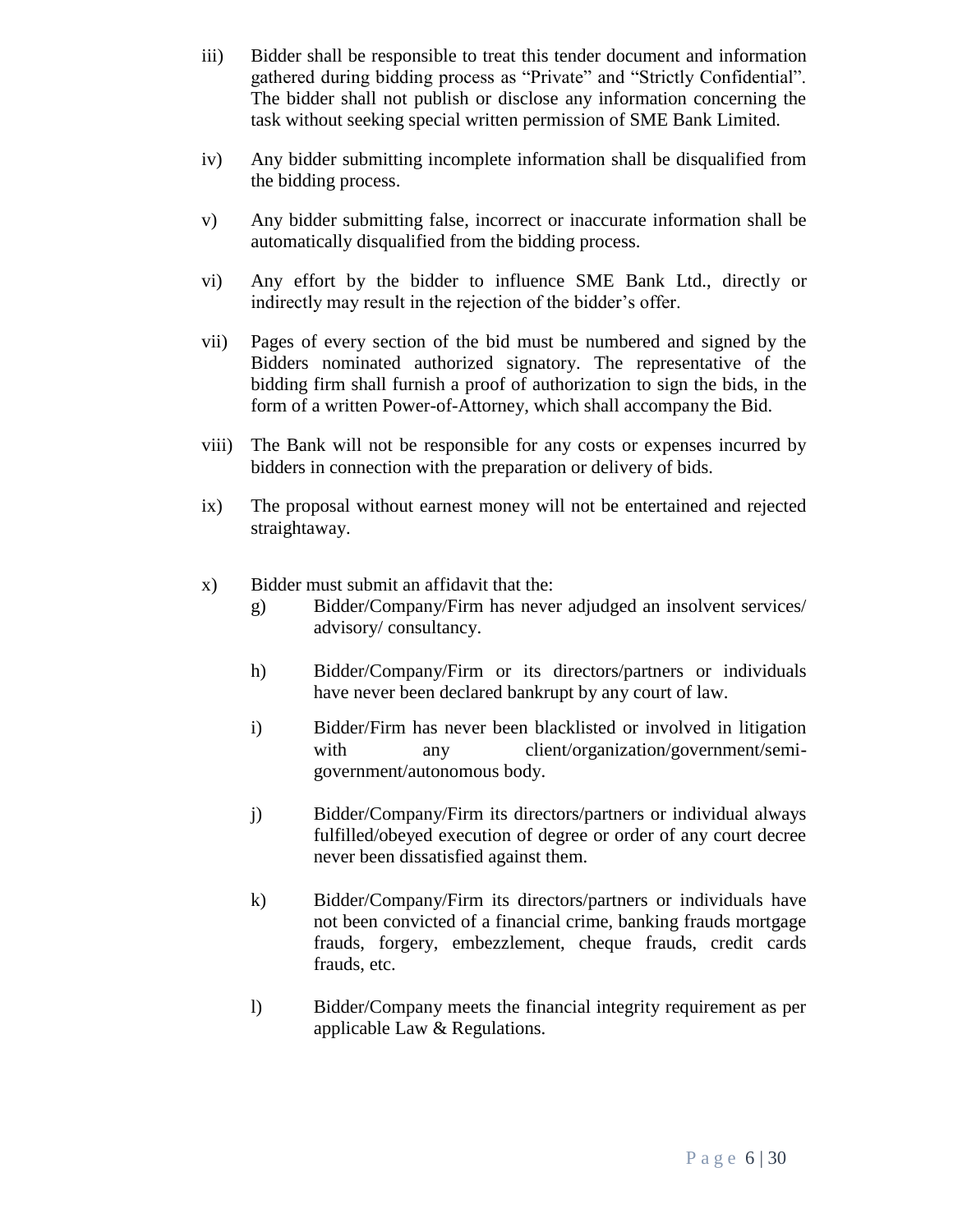### **6. SECURITY FORFEITURE:**

Earnest Money may be forfeited in favour of the bank after opening of bid in following conditions.

- 6.1. In case bidder withdraw its bid during the period of its validity.
- 6.2. In case successful bidder fail to sign the contract and/or Service Level Agreement, violate any clause of the bidding document and purchase order.
- 6.3 In case successful bidder fail to fulfill the contractual obligations.
- 6.4 In case successful bidder deviate from any clause of the bidding document, tender Notice and Purchase/service contract.

#### **7. Clarification for Tender:**

In case clarification is needed to the meaning of any portion of the technical specification, vendor may contact Mr. Shaukat Habib Shah, Deptt. Head Training & Development, SME Bank Ltd., at 051-9221934 during office hours.

#### **8. Acceptance of Bids:**

The bidder with the most advantageous bid], if not in conflict with any other law, rules, regulations or policy of the Federal Government, shall be awarded the procurement contract, within the original or extended period of bid validity.

### **9. Rejection of Bid**

SME Bank Ltd. reserves the right to reject all the offers / bids as per PPRA Rules-2004 of rule (33)

## **10 TAX**

Quoted rates must be inclusive of all applicable taxes.

## **11. Confidentiality**

All bids submitted to SME Bank and subsequent correspondence and discussion shall be kept confidential and will not be revealed directly or indirectly to any other party, except in the case of any government query by department/organizations monitoring Banks and the Federal Government.

#### **12. Closing Date**

The last date for receipt of bids is 08.06. 2022 by 3:00 pm. Bids will be opened on the same day at 3:30 pm at SME Bank Head Office, 56-F, Nazim Uddin Road, F-6/1, Blue Area, Islamabad in the presence of those bidders who may wish to attend.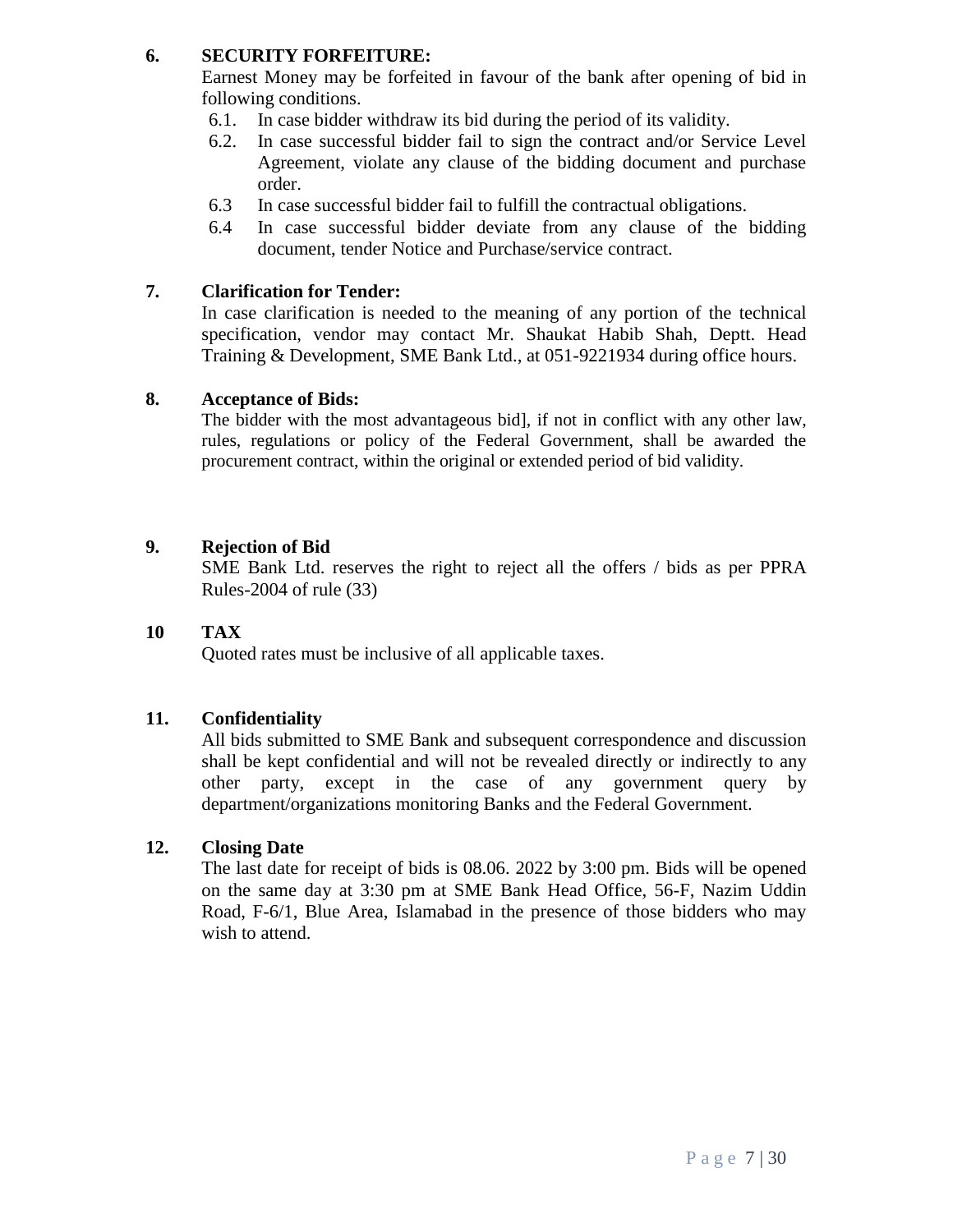#### **13. Bid Submission**

The Bid proposal should be submitted as follows:

Single package containing two separate envelops. Each envelop contains separately the proposal for Insurance of staff loans and proposal for Group Life Insurance of employees" along with certificate as per attachment

The Sealed Envelope containing the Proposal for Insurance of staff loans should be clearly marked as:

#### **Volume-I Proposal for Insurance of staff loans**

Sajjad Ahmed Department Head Services Head Office, 56-F, Nazimuddin Road, Blue Area, Islamabad. Ph.9217000 UAN # 111 11 00 11 Mobile No. 0308-7773998 Email: sawa[n@smebank.org](mailto:hashfaq@smebank.org)

The Sealed Envelope containing the proposal for Group Life Insurance of employees be clearly marked as:

#### **Volume-II Proposal For Group Life Insurance of employees**

Sajjad Ahmed Department Head Services Head Office, 56-F, Nazimuddin Road, Blue Area, Islamabad. Ph.9217000 UAN # 111 11 00 11 Mobile No. 0308-7773998 Email: sawa[n@smebank.org](mailto:hashfaq@smebank.org)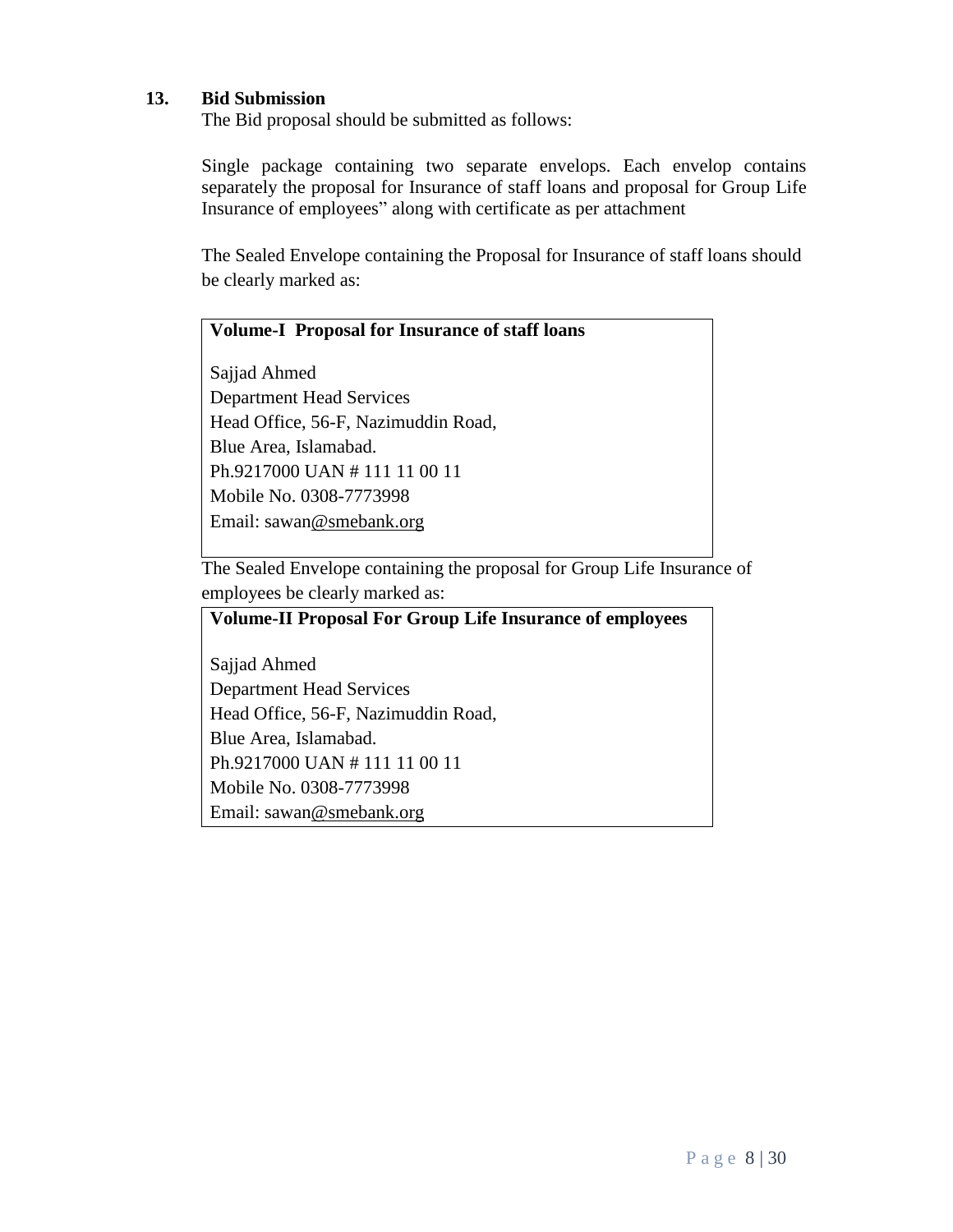# **Certificate**

I/We agree to abide by the terms and conditions of the Tender and Mr. / Ms. …………….….. is authorized by I/we **to sign the Tender for and on behalf of M/S ……(NAME OF FIRM IN BLOCK CAPITALS).**

**Signature and Designation of the Authorized Official…………………….**

**Signature & Name of Authorizing Official/Executive: ………………**

**Designation: …………….**

**Complete Address of the Company/Firm:**

**Fax No:** \_\_\_\_\_\_\_\_\_\_\_\_\_\_\_\_\_\_\_\_\_\_\_\_ **Telephone No.:** \_\_\_\_\_\_\_\_\_\_\_\_\_\_\_\_\_\_\_\_\_\_

\_\_\_\_\_\_\_\_\_\_\_\_\_\_\_\_\_\_\_\_\_\_\_\_\_\_\_\_\_\_\_\_\_\_\_\_\_\_\_\_\_\_\_\_\_\_\_\_\_\_\_\_\_\_\_\_\_\_\_\_\_\_\_\_\_\_\_\_

\_\_\_\_\_\_\_\_\_\_\_\_\_\_\_\_\_\_\_\_\_\_\_\_\_\_\_\_\_\_\_\_\_\_\_\_\_\_\_\_\_\_\_\_\_\_\_\_\_\_\_\_\_\_\_\_\_\_\_\_\_\_\_\_\_\_\_\_

**Witness:-**

1. \_\_\_\_\_\_\_\_\_\_\_\_\_\_\_\_\_\_\_\_ 2. \_\_\_\_\_\_\_\_\_\_\_\_\_\_\_\_\_\_\_\_\_\_\_\_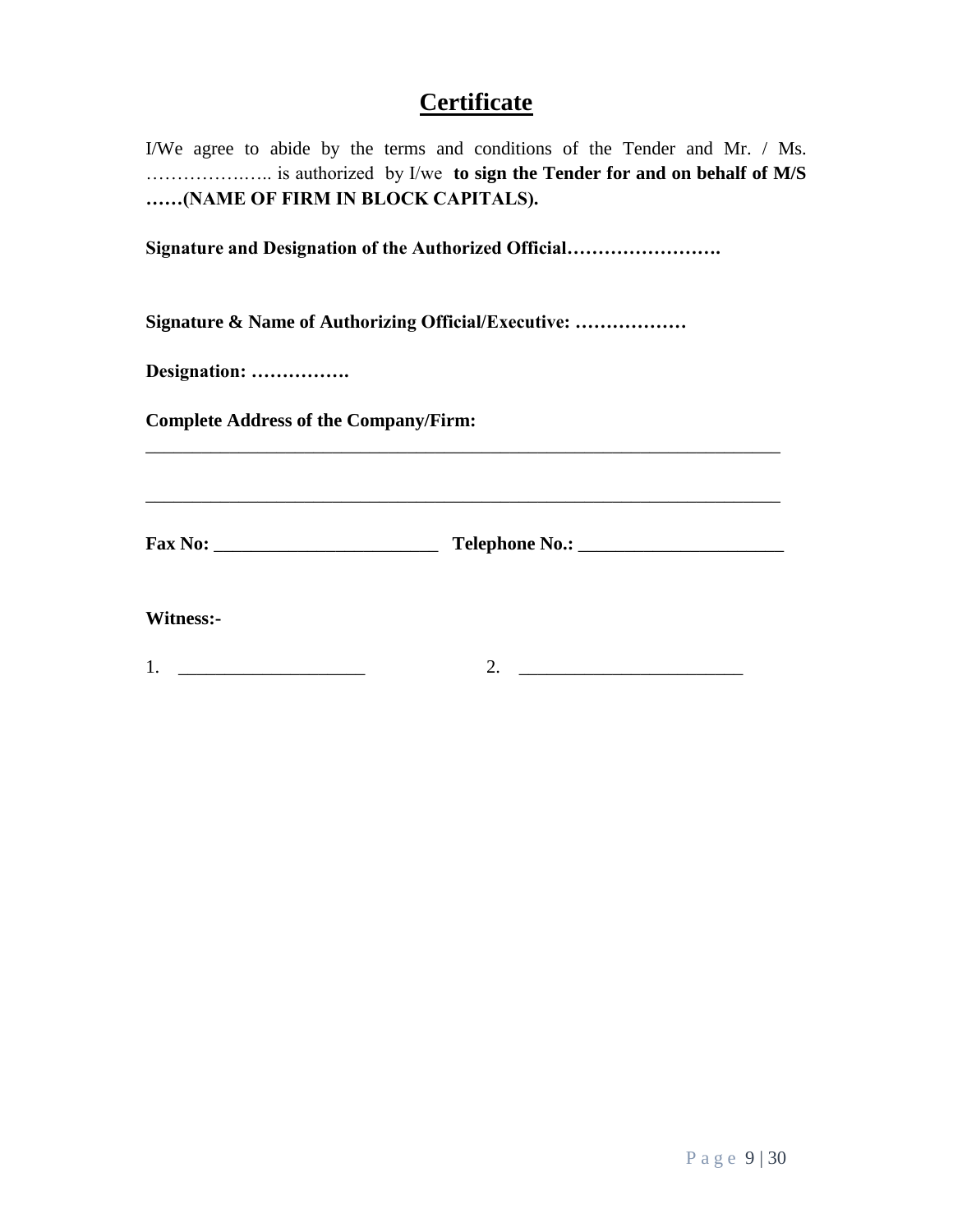#### Annexure A

### SME Bank Ltd.

## **Staff Loans Position as at March 31, 2022**

| Sr.#           | Emp# | <b>DOB</b> | <b>Total Loans</b><br>Outstanding |
|----------------|------|------------|-----------------------------------|
| $\mathbf{1}$   | 19   | 5-Feb-66   | 1,380,379                         |
| $\overline{2}$ | 23   | 17-Sep-64  | 42,376                            |
| 3              | 30   | 19-Apr-64  | 1,144,482                         |
| $\overline{4}$ | 37   | 4-Feb-64   | 1,236,982                         |
| 5              | 38   | 25-Nov-67  | 413,188                           |
| 6              | 39   | $1-Aug-68$ | 653,220                           |
| 7              | 62   | 10-Feb-69  | 1,417,903                         |
| 8              | 69   | 14-Apr-66  | 719,343                           |
| 9              | 72   | 10-Apr-67  | 360,887                           |
| 10             | 81   | 11-Apr-69  | 534,798                           |
| 11             | 98   | 20-Aug-70  | 1,324,174                         |
| 12             | 99   | 20-Feb-66  | 1,034,231                         |
| 13             | 100  | 15-Jun-66  | 909,102                           |
| 14             | 110  | 8-Jan-65   | 451,359                           |
| 15             | 116  | 15-Feb-64  | 357,009                           |
| 16             | 128  | 8-Aug-66   | 14,348                            |
| 17             | 140  | 5-May-71   | 943,567                           |
| 18             | 142  | $1-Jan-63$ | 271,241                           |
| 19             | 165  | 11-Sep-63  | 314,568                           |
| $20\,$         | 174  | 30-May-72  | 88,380                            |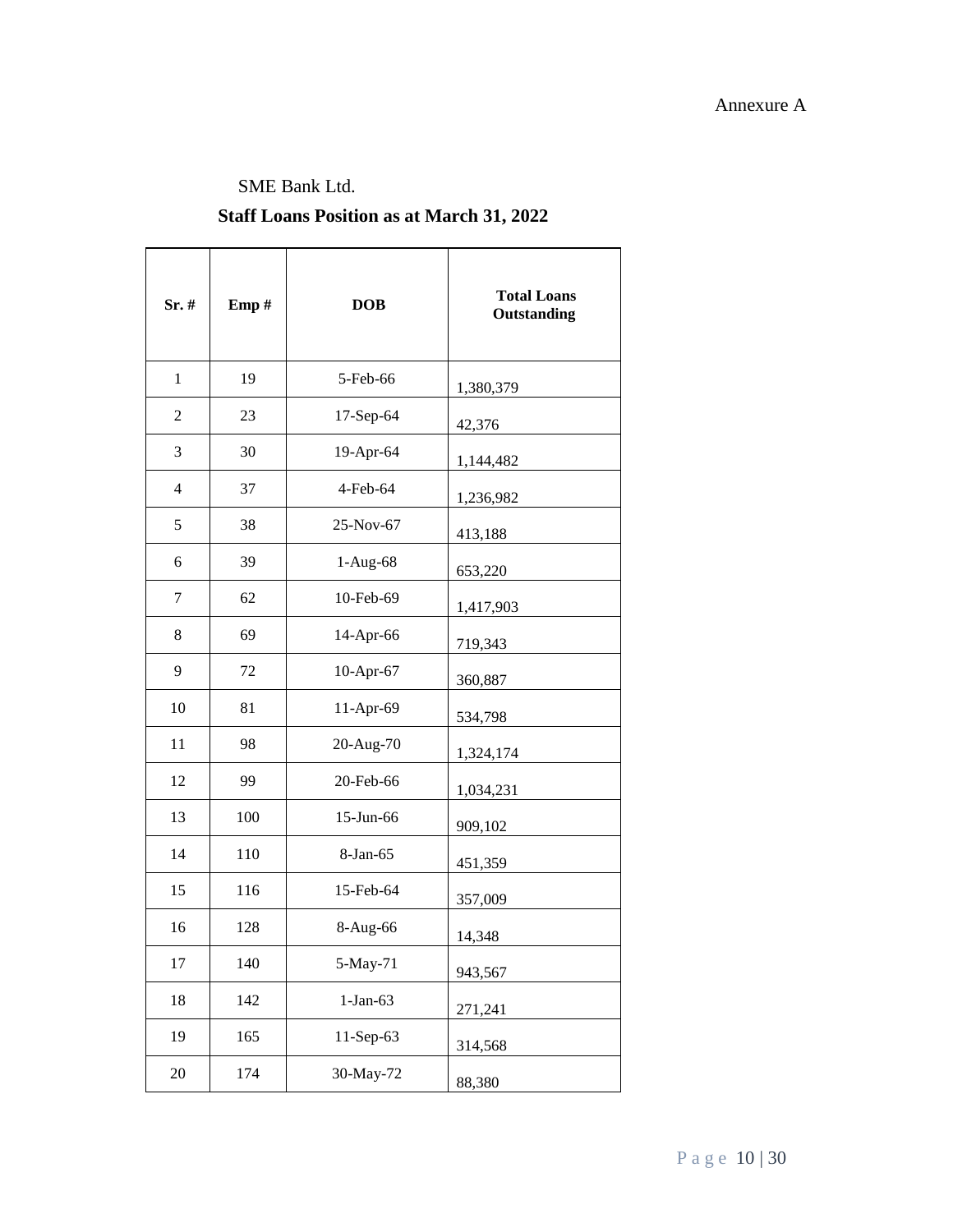| 21 | 177 | 1-Mar-69   | 199,641   |
|----|-----|------------|-----------|
| 22 | 188 | 19-May-67  | 253,607   |
| 23 | 191 | 14-Feb-65  | 1,811,668 |
| 24 | 196 | 4-Feb-73   | 534,096   |
| 25 | 199 | 6-Feb-71   | 824,301   |
| 26 | 207 | 15-Feb-63  | 550,839   |
| 27 | 212 | 27-Dec-68  | 320,144   |
| 28 | 216 | 2-Apr-66   | 379,647   |
| 29 | 228 | 20-Nov-63  | 1,342,736 |
| 30 | 238 | 1-Feb-63   | 181,322   |
| 31 | 243 | 16-Mar-65  | 36,172    |
| 32 | 254 | 3-Mar-74   | 1,040,899 |
| 33 | 277 | 20-Aug-75  | 532,947   |
| 34 | 285 | 1-Sep-65   | 308,108   |
| 35 | 288 | $1-Jan-64$ | 366,869   |
| 36 | 322 | 12-Dec-66  | 1,175,304 |
| 37 | 327 | 7-Dec-75   | 27,902    |
| 38 | 331 | $1-Jan-66$ | 52,451    |
| 39 | 334 | 21-Oct-68  | 1,376,697 |
| 40 | 342 | 4-Mar-66   | 268,015   |
| 41 | 347 | 26-Nov-67  | 803,143   |
| 42 | 348 | 30-May-72  | 407,331   |
| 43 | 354 | 10-Jul-65  | 112,519   |
| 44 | 360 | 1-Apr-64   | 1,154,760 |
| 45 | 369 | 30-Mar-65  | 405,087   |
| 46 | 386 | 17-Apr-66  | 1,457,040 |
| 47 | 387 | 1-Aug-64   | 568,804   |
| 48 | 390 | $1-Mar-70$ | 1,518,183 |
| 49 | 391 | 13-May-65  | 479,814   |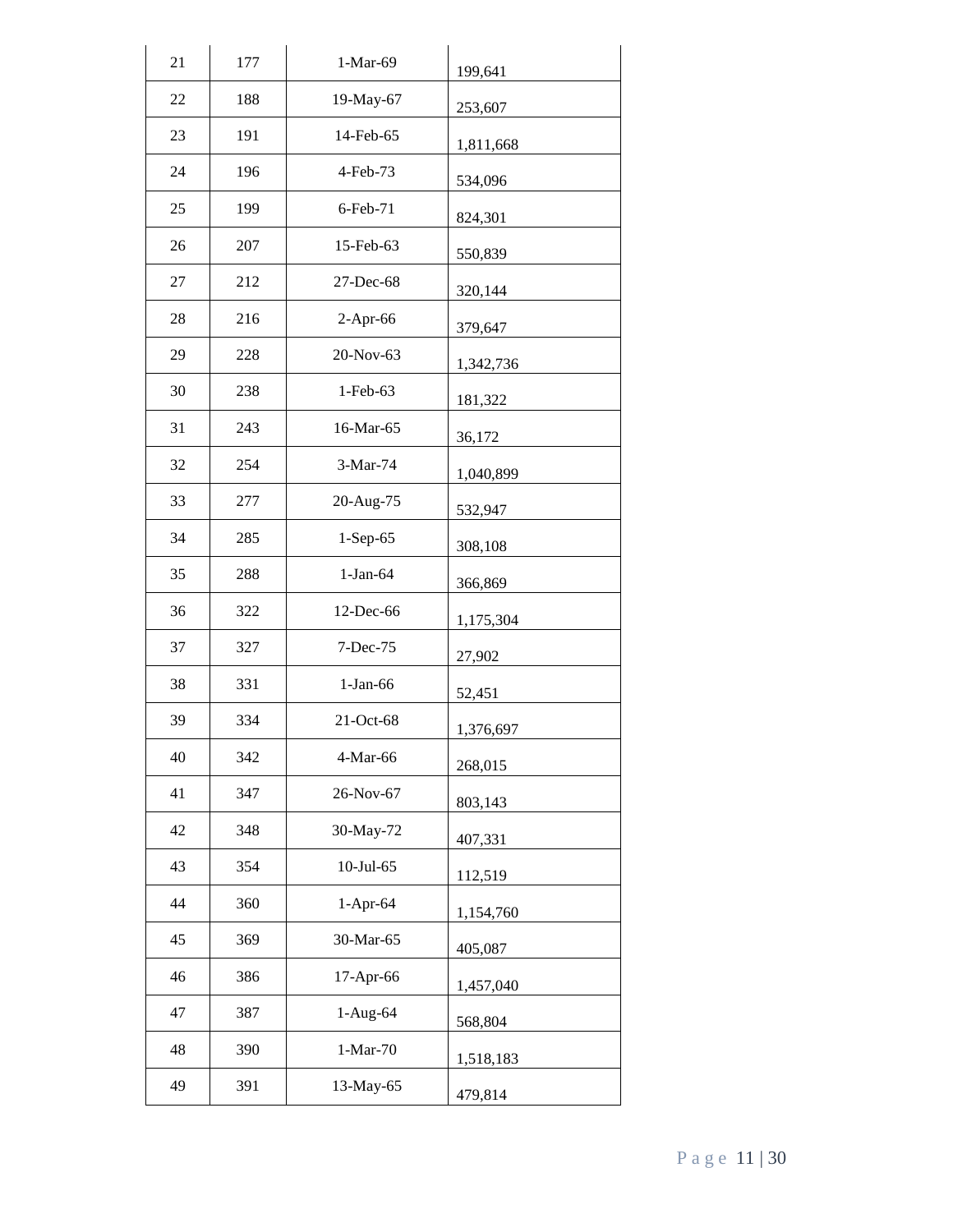| 50 | 392 | 3-Oct-68   | 1,283,983 |
|----|-----|------------|-----------|
| 51 | 393 | $1-Jan-70$ | 370,734   |
| 52 | 416 | 20-Dec-67  | 1,391,731 |
| 53 | 420 | 15-Jun-66  | 763,182   |
| 54 | 421 | 15-May-72  | 1,839,886 |
| 55 | 423 | 30-Mar-74  | 583,074   |
| 56 | 426 | $1-Jul-68$ | 209,446   |
| 57 | 441 | 3-Mar-63   | 276,739   |
| 58 | 450 | $1-Mar-63$ | 459,943   |
| 59 | 467 | 8-Feb-66   | 299,296   |
| 60 | 468 | 15-Jan-65  | 743,067   |
| 61 | 482 | 13-Oct-65  | 418,648   |
| 62 | 553 | 10-Feb-74  | 550,807   |
| 63 | 555 | $1-Jan-71$ | 97,360    |
| 64 | 578 | 12-Jun-67  | 664,737   |
| 65 | 660 | 1-May-69   | 486,220   |
| 66 | 679 | 10-Feb-77  | 1,596,830 |
| 67 | 685 | 30-Jul-64  | 1,201,125 |
| 68 | 710 | 24-Aug-70  | 810,630   |
| 69 | 731 | 19-Sep-64  | 192,084   |
| 70 | 763 | 25-May-68  | 865,810   |
| 71 | 771 | 3-May-66   | 724,575   |
| 72 | 773 | 3-Dec-73   | 1,482,525 |
| 73 | 774 | 31-Mar-77  | 92,444    |
| 74 | 855 | 1-May-71   | 814,350   |
| 75 | 857 | 20-Jan-68  | 1,069,320 |
| 76 | 858 | 15-Jun-68  | 315,527   |
| 77 | 869 | 15-Dec-67  | 1,101,370 |
| 78 | 886 | 21-Aug-66  | 880,183   |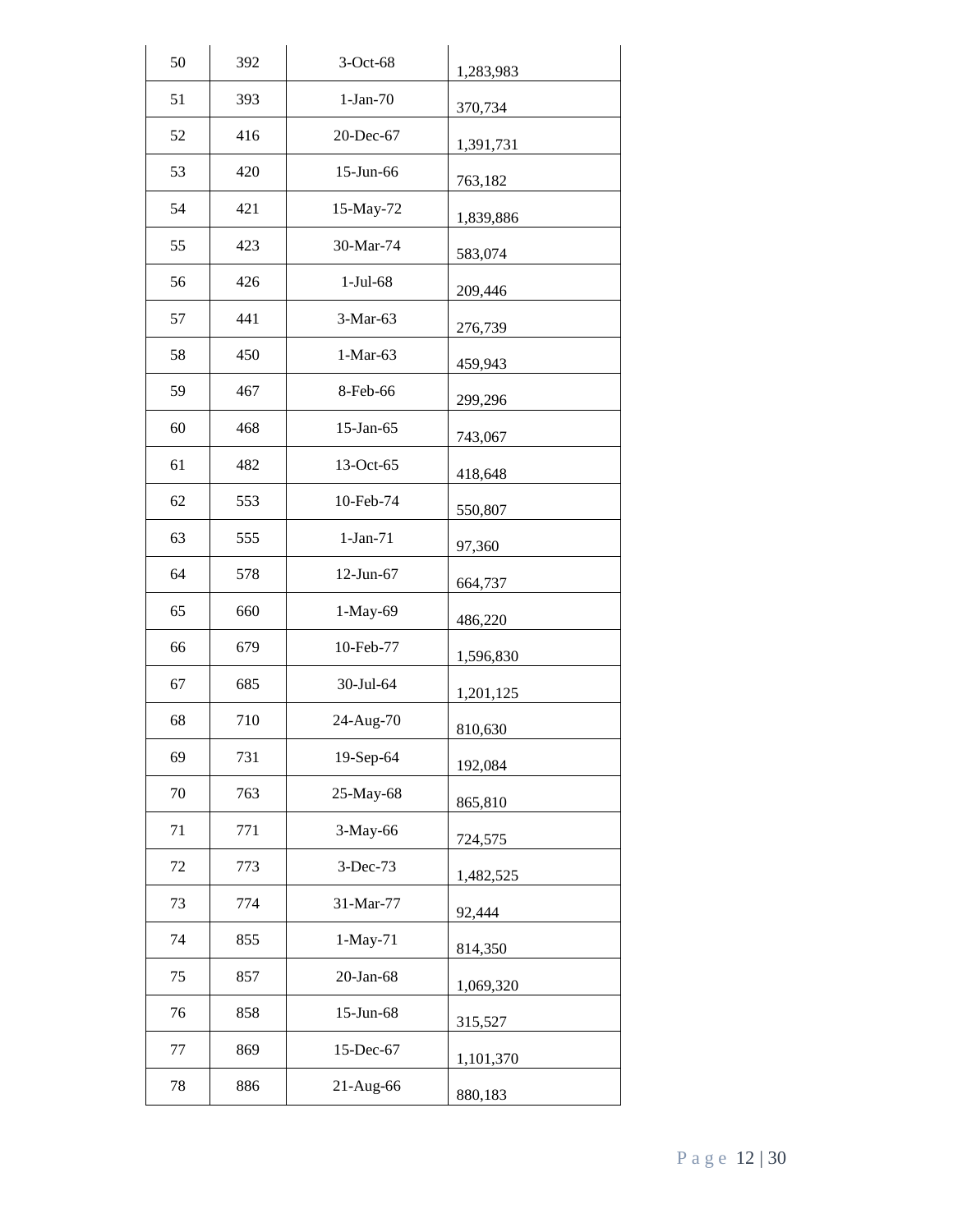| 79  | 889  | 5-Apr-70        | 394,526   |
|-----|------|-----------------|-----------|
| 80  | 902  | 16-May-71       | 918       |
| 81  | 903  | 4-Mar-67        | 211,901   |
| 82  | 907  | 17-May-76       | 1,312,126 |
| 83  | 946  | 18-Apr-63       | 533,355   |
| 84  | 981  | 16-Jul-77       | 1,358,616 |
| 85  | 993  | 12-Dec-71       | 402,972   |
| 86  | 995  | 20-Aug-68       | 1,233,428 |
| 87  | 1000 | 12-Apr-74       | 184,246   |
| 88  | 1001 | $10$ -Jan- $70$ | 435,781   |
| 89  | 1010 | 6-Sep-74        | 613,923   |
| 90  | 1011 | 28-Dec-70       | 2,337,953 |
| 91  | 1055 | $2-Jan-68$      | 241,829   |
| 92  | 1067 | 8-Aug-68        | 363,680   |
| 93  | 1082 | 8-May-67        | 939,405   |
| 94  | 1083 | 25-Nov-72       | 257,756   |
| 95  | 1115 | 9-Jul-70        | 170,434   |
| 96  | 1121 | $6$ -Jun- $69$  | 371,108   |
| 97  | 1123 | 16-Oct-68       | 271,937   |
| 98  | 1128 | 19-Aug-64       | 588,512   |
| 99  | 1160 | 23-Feb-65       | 361,844   |
| 100 | 1164 | 7-Mar-67        | 240,317   |
| 101 | 1167 | 26-Oct-66       | 346,803   |
| 102 | 1184 | 12-Apr-67       | 378,596   |
| 103 | 1187 | 12-Jun-73       | 495,436   |
| 104 | 1198 | 11-Apr-77       | 562,772   |
| 105 | 1199 | 23-Mar-70       | 640,586   |
| 106 | 1203 | 15-Jun-75       | 193,765   |
| 107 | 1206 | 20-Mar-69       | 1,147,901 |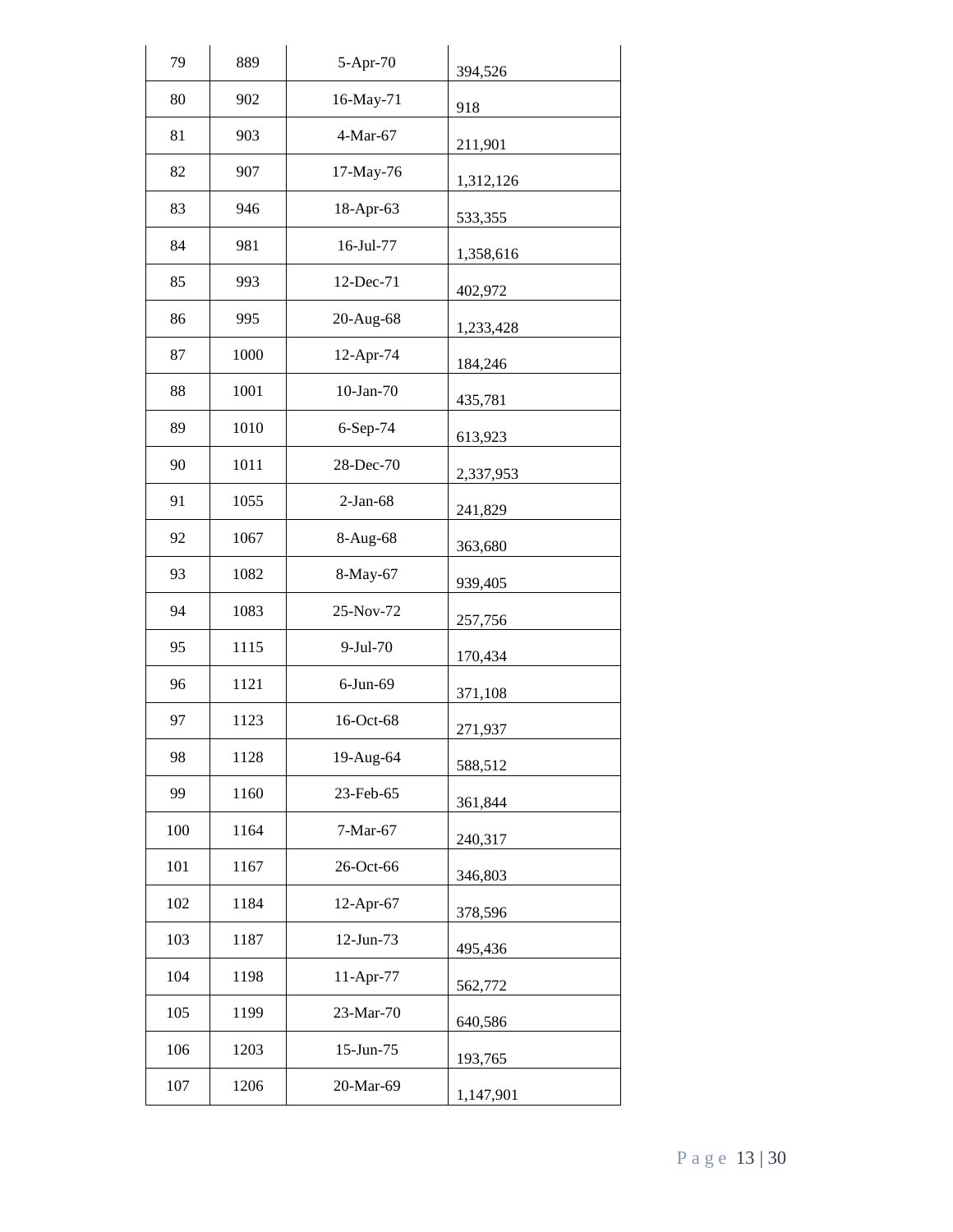| 108 | 1207 | 10-Oct-65  | 219,265   |
|-----|------|------------|-----------|
| 109 | 1209 | 4-May-72   | 859,933   |
| 110 | 1245 | 8-May-76   | 248,175   |
| 111 | 1252 | 12-Sep-62  | 340,045   |
| 112 | 1286 | 16-May-69  | 340,435   |
| 113 | 1293 | 24-Oct-71  | 646,287   |
| 114 | 1303 | 8-Jul-73   | 282,962   |
| 115 | 1333 | 3-Apr-66   | 1,032,413 |
| 116 | 1356 | 24-Oct-67  | 880,543   |
| 117 | 1363 | 30-Oct-62  | 950,003   |
| 118 | 1374 | 8-Mar-73   | 2,122,053 |
| 119 | 1375 | 2-Feb-71   | 1,828,789 |
| 120 | 1381 | 1-May-66   | 299,300   |
| 121 | 1389 | 21-Jan-69  | 1,813,095 |
| 122 | 1393 | 4-Apr-68   | 562,372   |
| 123 | 1407 | 18-Dec-64  | 349,733   |
| 124 | 1408 | 18-Jul-71  | 1,289,420 |
| 125 | 1422 | $1-Jan-78$ | 1,021,573 |
| 126 | 1423 | 5-Jun-70   | 747,233   |
| 127 | 1432 | 8-Jan-66   | 827,263   |
| 128 | 1447 | $1-Jan-68$ | 61,170    |
| 129 | 1449 | 17-Dec-67  | 268,652   |
| 130 | 1456 | 30-Jul-67  | 1,020,814 |
| 131 | 1458 | 10-Mar-70  | 276,161   |
| 132 | 1464 | 1-Sep-67   | 396,294   |
| 133 | 1475 | 23-Jan-73  | 1,347,863 |
| 134 | 1487 | 3-Mar-66   | 488,715   |
| 135 | 1510 | 11-May-62  | 253,426   |
| 136 | 1512 | 9-Feb-77   | 249,039   |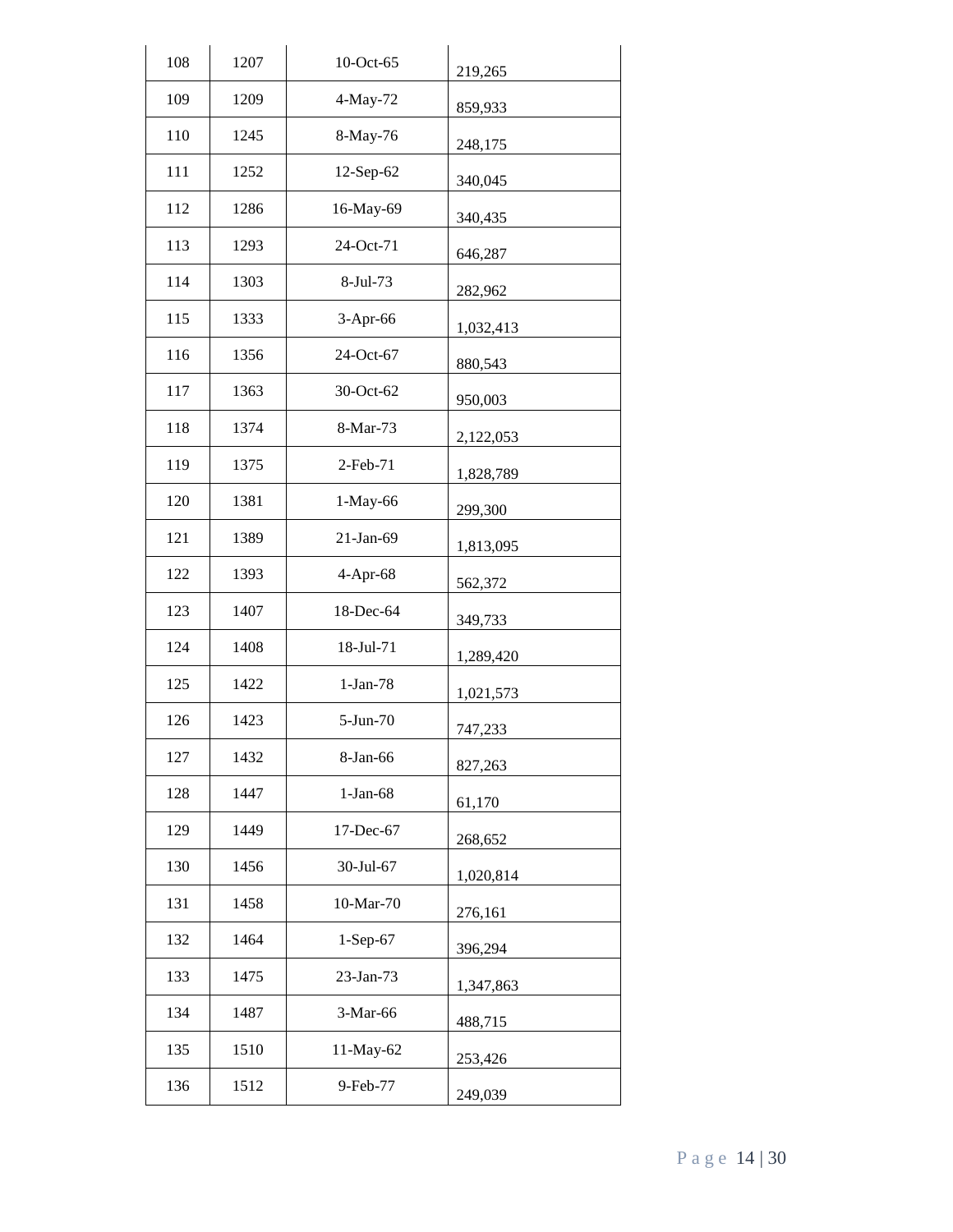| 137 | 1513 | 20-Apr-77  | 32,867  |
|-----|------|------------|---------|
| 138 | 1547 | 1-Apr-71   | 240,877 |
| 139 | 1549 | 3-Jan-75   | 263,104 |
| 140 | 1583 | 20-Sep-70  | 263,335 |
| 141 | 1615 | 15-Sep-63  | 313,454 |
| 142 | 1690 | $1-Jul-67$ | 40,503  |
| 143 | 1728 | $4-Jan-72$ | 37,549  |
| 144 | 1743 | 1-Jul-76   | 43,121  |
| 145 | 1747 | $1-Jul-63$ | 43,121  |
| 146 | 1755 | 2-Dec-73   | 305,570 |
| 147 | 1785 | $1-Jan-77$ | 29,041  |
| 148 | 1795 | 3-Apr-78   | 107,388 |
| 149 | 1797 | 25-Nov-69  | 386,799 |
| 150 | 1800 | 15-Oct-82  | 34,708  |
| 151 | 1805 | 16-Oct-81  | 48,591  |
| 152 | 1811 | 16-Feb-71  | 365,123 |
| 153 | 1813 | 19-May-69  | 248,332 |
| 154 | 1825 | 2-Feb-70   | 9,463   |
| 155 | 1841 | 12-Feb-73  | 62,781  |
| 156 | 1848 | 28-Mar-76  | 211,785 |
| 157 | 1851 | 18-May-69  | 375,207 |
| 158 | 1860 | 25-Apr-69  | 23,705  |
| 159 | 1898 | 15-Aug-73  | 248,820 |
| 160 | 1901 | 8-Jul-64   | 316,132 |
| 161 | 1903 | 21-Apr-72  | 201,269 |
| 162 | 1924 | 14-Apr-86  | 6,322   |
| 163 | 1934 | 17-Mar-79  | 34,984  |
| 164 | 1950 | 5-Jan-87   | 26,162  |
| 165 | 1954 | 13-Jun-67  | 422,417 |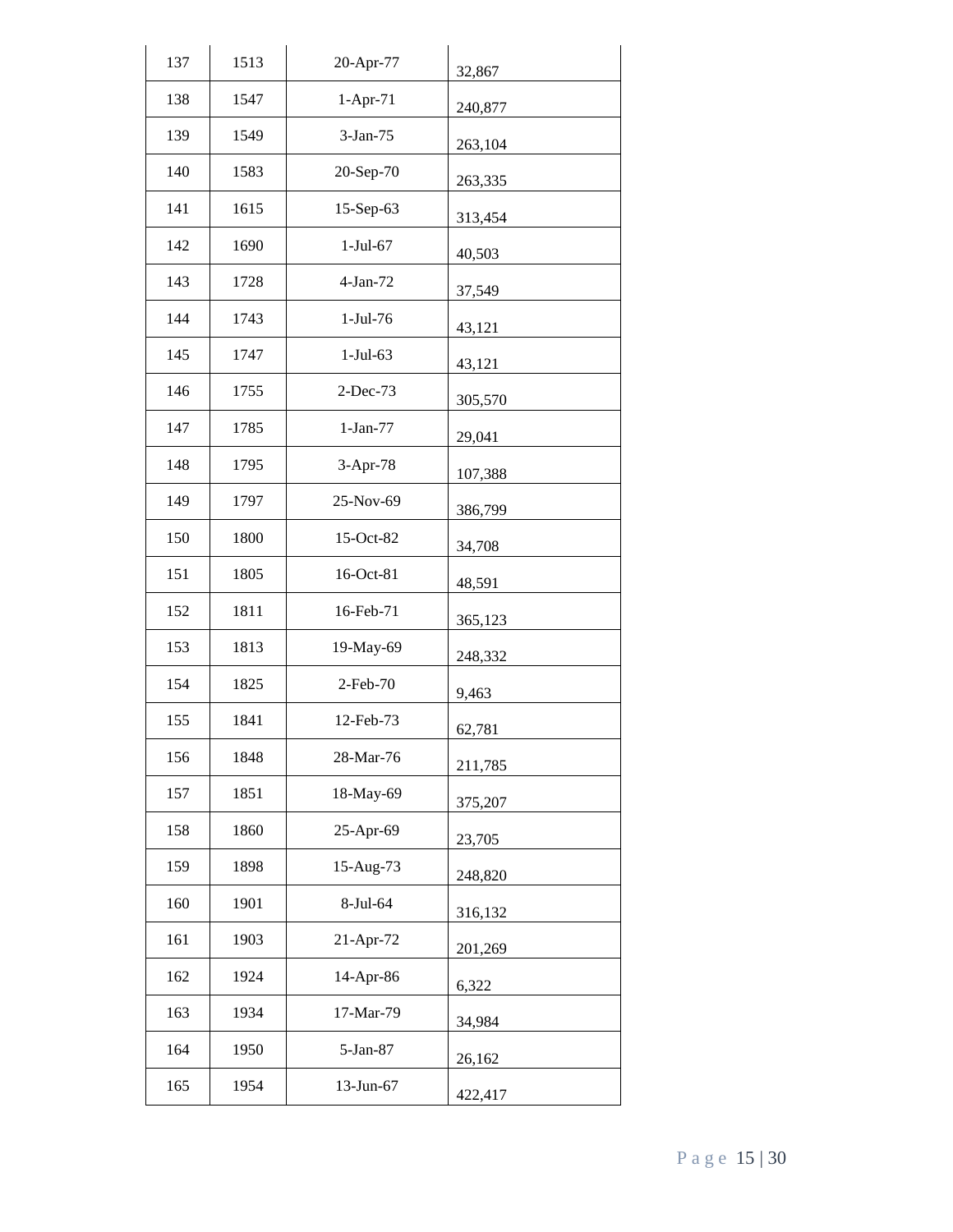| 166 | 1956 | 12-Jan-82    | 62,252  |
|-----|------|--------------|---------|
| 167 | 1967 | 1-Aug-77     | 123,665 |
| 168 | 1975 | 29-May-84    | 43,227  |
| 169 | 1983 | 29-Mar-69    | 76,239  |
| 170 | 1986 | 11-Apr-82    | 47,498  |
| 171 | 1990 | 15-Dec-67    | 183,529 |
| 172 | 2062 | 20-Jun-81    | 71,320  |
| 173 | 2087 | 14-Aug-66    | 314,316 |
| 174 | 2088 | $10$ -Jan-80 | 54,196  |
| 175 | 2090 | 21-Sep-81    | 320,055 |
| 176 | 2098 | 1-Oct-66     | 454,149 |
| 177 | 2099 | 1-Feb-68     | 222,710 |
| 178 | 2100 | 10-Jun-67    | 204,726 |
| 179 | 2109 | 30-Mar-73    | 40,370  |
| 180 | 2112 | 20-Nov-67    | 68,907  |
| 181 | 2120 | 22-Jul-81    | 133,121 |
| 182 | 2138 | 4-Nov-79     | 158,998 |
| 183 | 2146 | 20-Oct-77    | 35,527  |
| 184 | 2149 | 25-Dec-86    | 50,359  |
| 185 | 2155 | $1-Jul-74$   | 23,592  |
| 186 | 2156 | $1-Jan-73$   | 98,219  |
| 187 | 2164 | 15-Nov-82    | 62,338  |
| 188 | 2176 | 4-May-65     | 176,840 |
| 189 | 2244 | 20-Nov-66    | 287,780 |
| 190 | 2275 | 7-Jan-69     | 183,172 |
| 191 | 2292 | 18-Aug-80    | 15,547  |
| 192 | 2302 | 1-Jan-91     | 37,143  |
| 193 | 2306 | 1-Feb-68     | 335,027 |
| 194 | 2310 | 5-Mar-82     | 180,247 |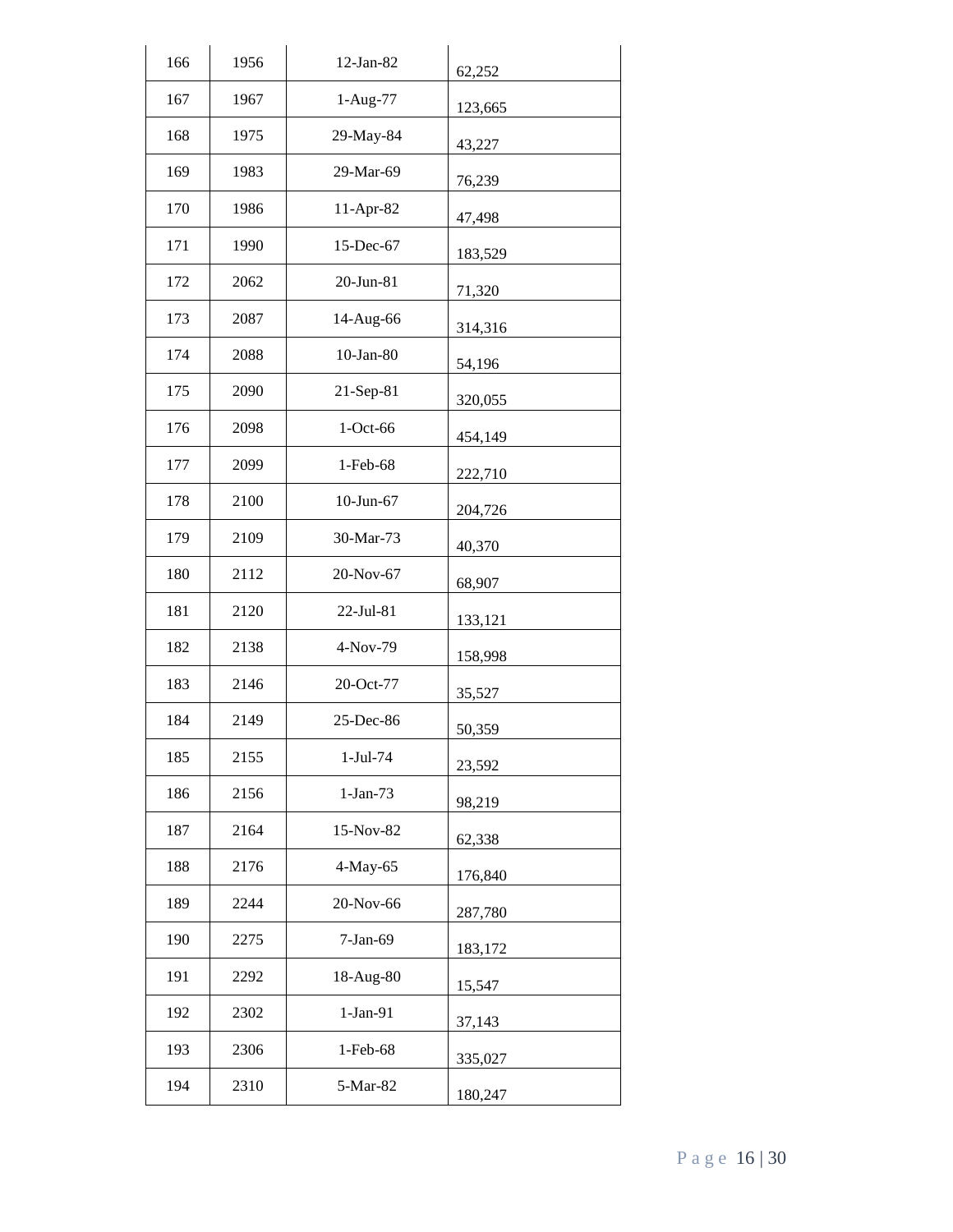| 195 | 2312 | $1-Jan-90$ | 9,296       |
|-----|------|------------|-------------|
| 196 | 2317 | 15-Jun-67  | 156,487     |
| 197 | 2325 | 22-Mar-66  | 41,082      |
| 198 | 2329 | 3-Oct-84   | 98,395      |
| 199 | 2341 | 16-Sep-86  | 17,470      |
| 200 | 2343 | 2-Apr-89   | 8,545       |
| 201 | 2348 | 14-Aug-88  | 110,998     |
| 202 | 2351 | 9-Apr-87   | 50,504      |
| 203 | 2354 | 17-Feb-86  | 112,369     |
| 204 | 2359 | 25-Mar-82  | 23,243      |
| 205 | 2360 | 25-Apr-85  | 84,991      |
| 206 | 2361 | 8-Jul-87   | 4,312       |
| 207 | 2375 | 6-Mar-88   | 65,706      |
| 208 | 2377 | 10-Feb-94  | 1,551       |
| 209 | 2382 | 2-Nov-77   | 144,899     |
| 210 | 2386 | 9-Jul-84   | 14,155      |
| 211 | 2392 | 17-Sep-90  | 17,634      |
| 212 | 2393 | 16-Aug-90  | 40,332      |
| 213 | 2394 | 14-Mar-88  | 43,639      |
| 214 | 2398 | 1-Feb-83   | 2,396       |
| 215 | 2405 | 31-Oct-96  | 22,481      |
| 216 | 2421 | 28-Dec-85  | 2,251       |
| 217 | 2431 | 4-Jun-75   | 31,035      |
| 218 | 2444 | 26-Aug-79  | 22,151      |
| 219 | 2448 | 16-Apr-78  | 26,214      |
| 220 | 2454 | 5-Feb-99   | 10,070      |
|     |      |            |             |
|     |      |            | 101,272,466 |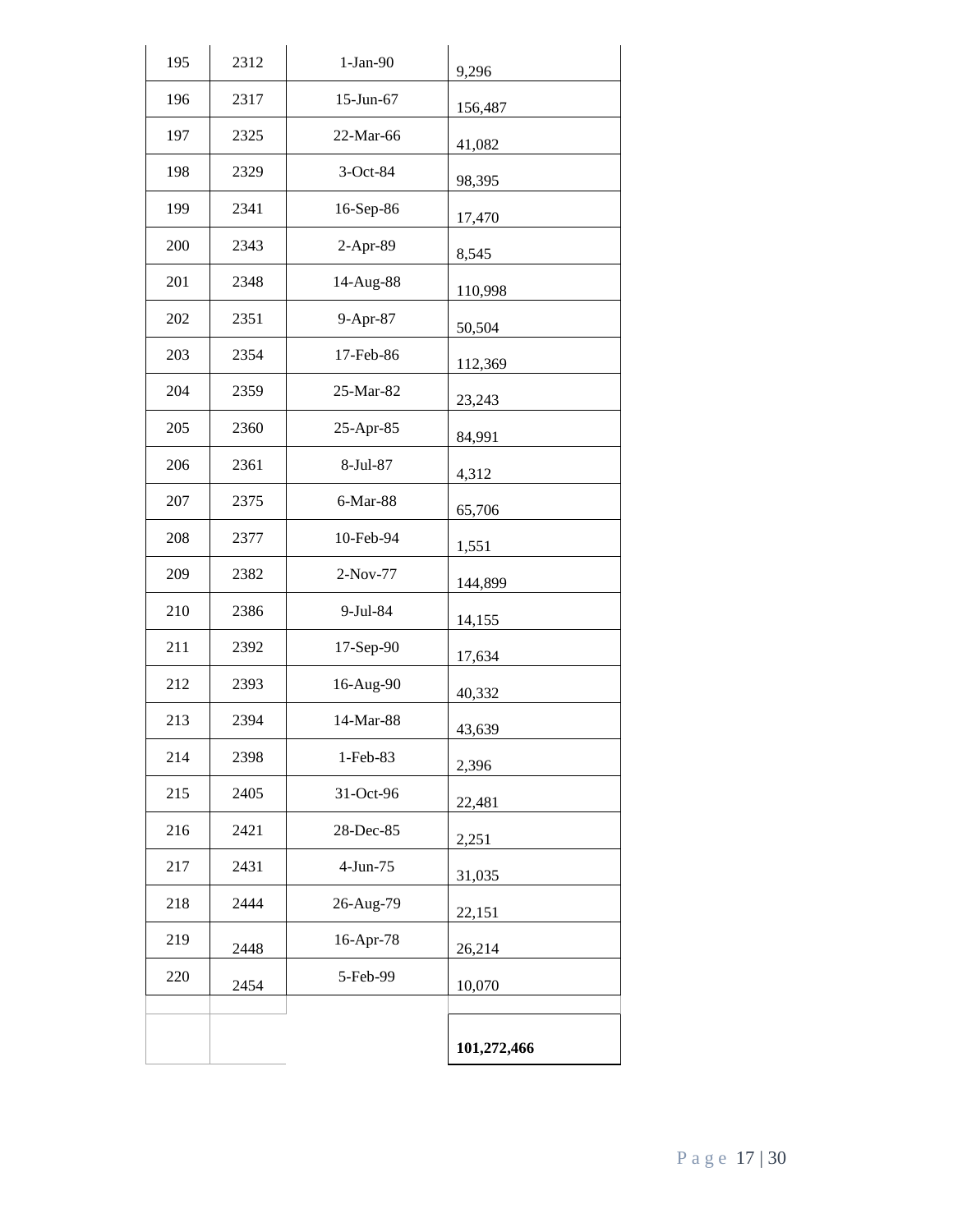#### **Annexure-B**

| Sr<br># | Emp.<br># | Category | <b>DOB</b>       | <b>DOJ</b> |
|---------|-----------|----------|------------------|------------|
| 1       | 19        | B        | 05-Feb-66        | 1/Feb/90   |
| 2       | 191       | B        | 14-Feb-65        | 27/Jan/90  |
| 3       | 1861      | B        | $15$ -Jan-66     | 15/Sep/04  |
| 4       | 1303      | B        | 08-Jul-73        | 16/Nov/01  |
| 5       | 2479      | B        | 05-Sep-78        | 24/Jun/21  |
| 6       | 1293      | В        | 24-Oct-71        | 15/Sep/01  |
| 7       | 1797      | B        | 25-Nov-69        | 5/Jul/04   |
| 8       | 1851      | B        | 18-May-69        | 25/Aug/04  |
| 9       | 1901      | B        | 08-Jul-64        | 18/Nov/04  |
| 10      | 2087      | B        | 14-Aug-66        | 26/Apr/06  |
| 11      | 2244      | B        | 20-Nov-66        | 4/Jun/09   |
| 12      | 2283      | B        | $07 -$ Jul $-67$ | 29/Jun/10  |
| 13      | 2296      | B        | 26-Oct-74        | 3/Jan/11   |
| 14      | 2297      | B        | 14-Sep-76        | 5/Jan/11   |
| 15      | 2298      | B        | 24-Apr-73        | 2/Feb/11   |
| 16      | 23        | B        | $17-Sep-64$      | 16/Feb/93  |
| 17      | 37        | B        | 04-Feb-64        | 15/Feb/93  |
| 18      | 38        | B        | 25-Nov-67        | 31/Jan/95  |
| 19      | 228       | B        | 20-Nov-63        | 1/Mar/93   |
| 20      | 322       | B        | 12-Dec-66        | 8/Jan/96   |

# **List of employees as on April 28, 2022**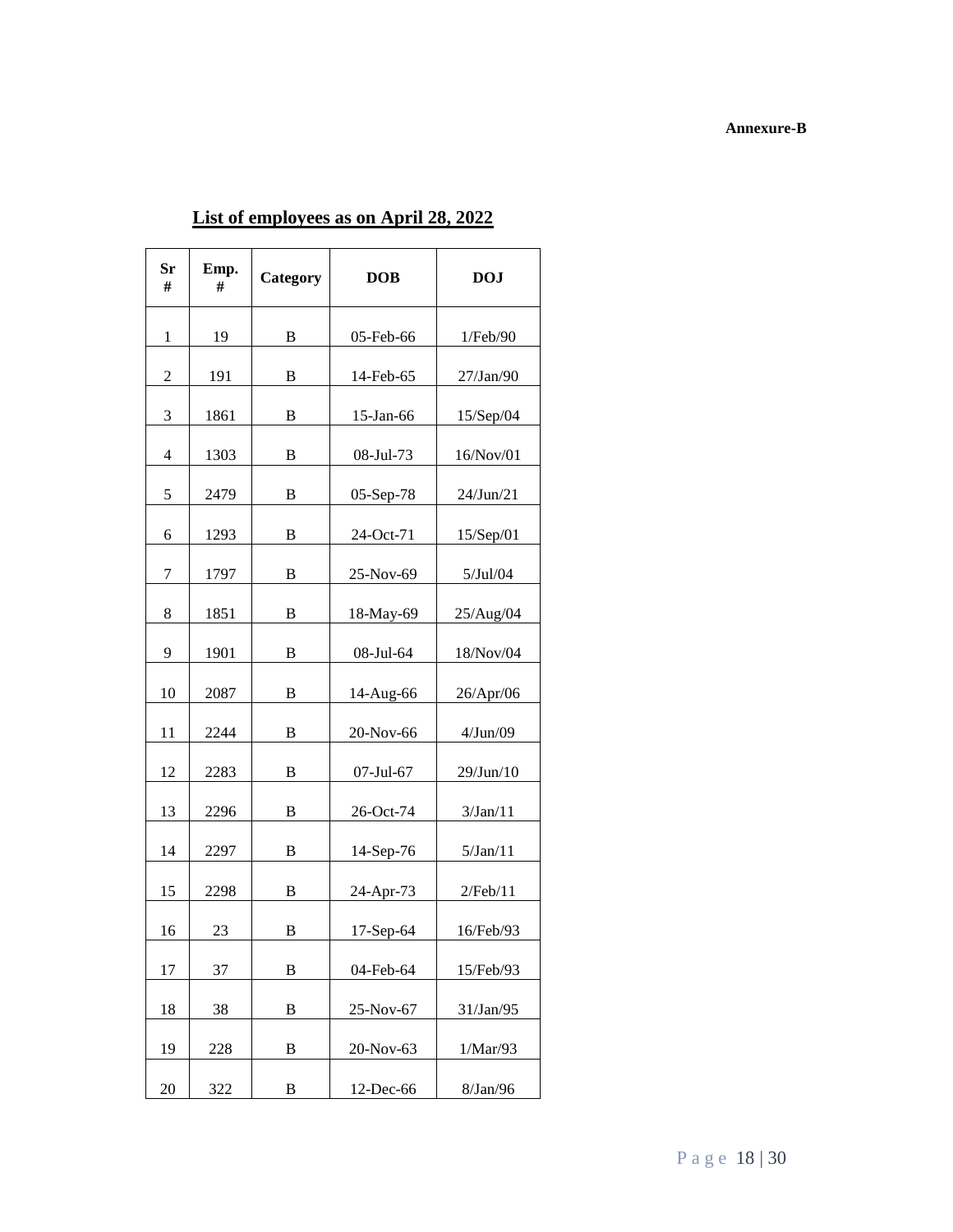| 21 | 1128 | B            | 19-Aug-64    | $24$ /Jan/90 |
|----|------|--------------|--------------|--------------|
| 22 | 1333 | B            | 03-Apr-66    | 24/Jan/89    |
| 23 | 1356 | B            | 24-Oct-67    | 25/Jan/90    |
| 24 | 1363 | B            | 30-Oct-62    | 23/Feb/94    |
| 25 | 30   | B            | 19-Apr-64    | $5$ /Jul/99  |
| 26 | 62   | B            | 10-Feb-69    | 15/Jul/96    |
| 27 | 386  | B            | 17-Apr-66    | 17/Feb/93    |
| 28 | 387  | B            | 01-Aug-64    | 23/Apr/99    |
| 29 | 390  | B            | $01-Mar-70$  | $9$ /Jan/96  |
| 30 | 416  | B            | 20-Dec-67    | $9$ /Jan/96  |
| 31 | 660  | B            | 01-May-69    | 14/Jan/96    |
| 32 | 685  | B            | 30-Jul-64    | 5/Jul/99     |
| 33 | 763  | B            | 25-May-68    | $9$ /Jan/96  |
| 34 | 946  | B            | 18-Apr-63    | 7/Jul/99     |
| 35 | 1209 | B            | 04-May-72    | 10/Jan/96    |
| 36 | 1374 | B            | 08-Mar-73    | 1/Nov/96     |
| 37 | 1375 | B            | $02$ -Feb-71 | 1/Nov/96     |
| 38 | 1381 | B            | 01-May-66    | 1/Nov/96     |
| 39 | 1523 | B            | 14-Feb-63    | 6/Mar/00     |
| 40 | 1067 | $\mathsf{C}$ | 08-Aug-68    | 1/Dec/92     |
| 41 | 1206 | C            | 20-Mar-69    | 6/May/99     |
| 42 | 1393 | C            | 04-Apr-68    | 1/Nov/96     |
| 43 | 1432 | C            | 08-Jan-66    | 4/Jan/89     |
| 44 | 207  | $\mathsf{C}$ | 15-Feb-63    | 6/Jul/99     |
| 45 | 288  | C            | $01-Jan-64$  | 3/Jul/99     |
| 46 | 360  | $\mathsf{C}$ | 01-Apr-64    | 29/Apr/99    |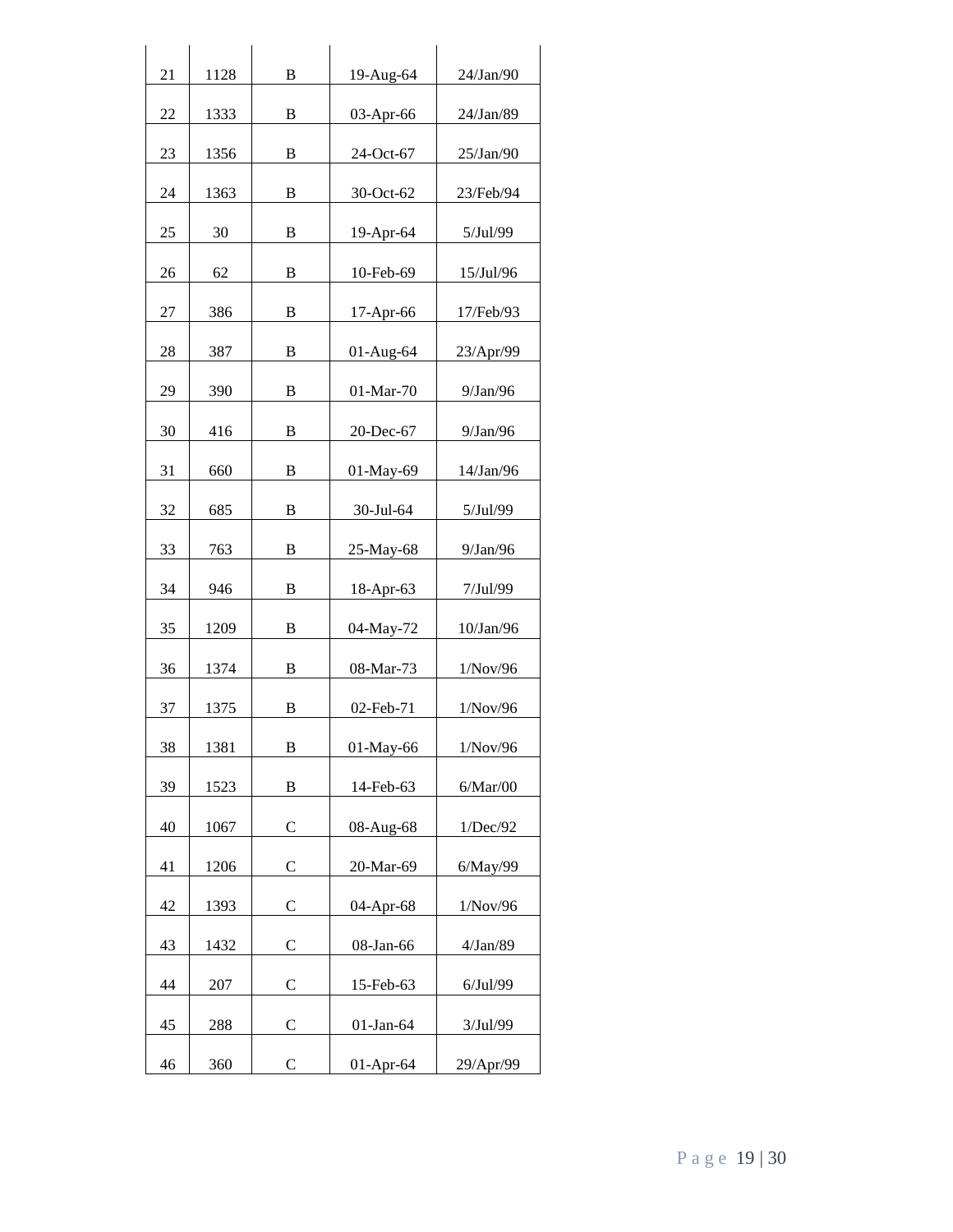| 47 | 450  | $\mathsf{C}$  | 01-Mar-63    | 9/Jul/90  |
|----|------|---------------|--------------|-----------|
| 48 | 467  | C             | 08-Feb-66    | 15/Feb/93 |
| 49 | 482  | C             | 13-Oct-65    | 16/Sep/92 |
| 50 | 578  | $\mathcal{C}$ | 12-Jun-67    | 13/Aug/96 |
| 51 | 69   | C             | 14-Apr-66    | 8/Jul/99  |
| 52 | 857  | C             | $20$ -Jan-68 | 29/Jan/95 |
| 53 | 886  | C             | 21-Aug-66    | 5/Dec/89  |
| 54 | 902  | C             | 16-May-71    | 22/Aug/90 |
| 55 | 1795 | C             | 03-Apr-78    | 1/Jul/04  |
| 56 | 1903 | C             | 21-Apr-72    | 20/Nov/04 |
| 57 | 1982 | C             | 15-Apr-72    | 15/Jun/05 |
| 58 | 1983 | $\mathsf{C}$  | 29-Mar-69    | 27/Jun/05 |
| 59 | 2090 | C             | 21-Sep-81    | 8/May/06  |
| 60 | 2117 | C             | $15$ -Jan-70 | 1/Sep/06  |
| 61 | 2247 | C             | $21-Jan-76$  | 15/Jun/09 |
| 62 | 2288 | C             | 01-Sep-70    | 6/Sep/10  |
| 63 | 2444 | $\mathcal{C}$ | 26-Aug-79    | 19/Mar/18 |
| 64 | 1245 | D             | 08-May-76    | 1/Feb/01  |
| 65 | 1286 | D             | 16-May-69    | 2/Jul/01  |
| 66 | 1513 | D             | 20-Apr-77    | 1/Oct/02  |
| 67 | 1547 | D             | $01-Apr-71$  | 1/Apr/02  |
| 68 | 1755 | D             | 02-Dec-73    | 15/May/04 |
| 69 | 1811 | D             | 16-Feb-71    | 21/Jun/04 |
| 70 | 1813 | D             | 19-May-69    | 16/Jul/04 |
| 71 | 1898 | D             | 15-Aug-73    | 15/Oct/04 |
| 72 | 1954 | $\mathbf D$   | 13-Jun-67    | 16/Apr/05 |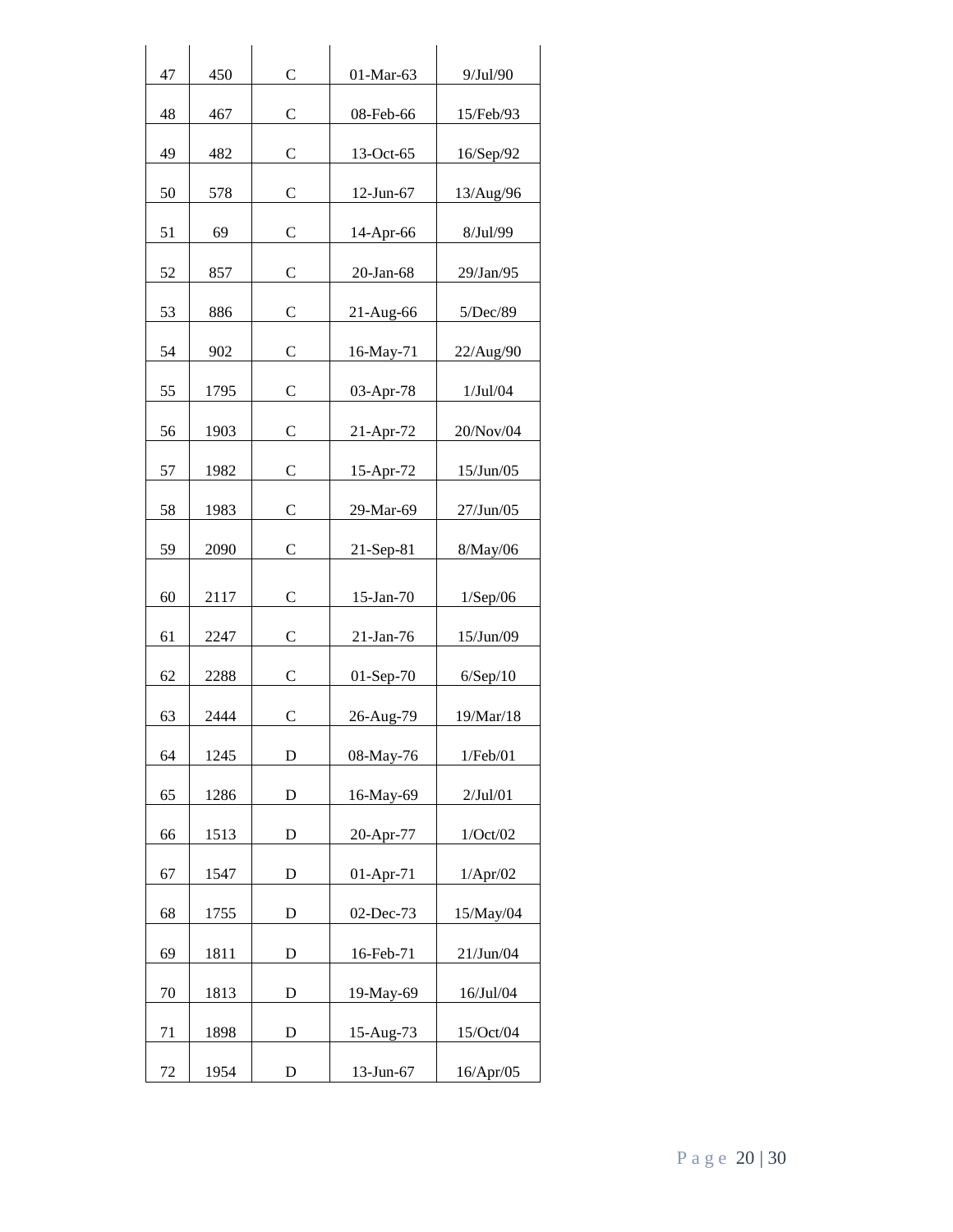| 73 | 1967 | D           | 01-Aug-77    | 1/Jun/05  |
|----|------|-------------|--------------|-----------|
| 74 | 2083 | D           | 03-Dec-67    | 3/Apr/06  |
| 75 | 2157 | D           | 21-Oct-76    | 2/Apr/07  |
| 76 | 2275 | D           | 07-Jan-69    | 2/Mar/10  |
| 77 | 2292 | D           | 18-Aug-80    | 22/Oct/10 |
| 78 | 1299 | D           | 01-Mar-66    | 1/Oct/01  |
| 79 | 1512 | D           | 09-Feb-77    | 1/Jan/02  |
| 80 | 1549 | D           | 03-Jan-75    | 2/May/02  |
| 81 | 1578 | D           | 19-Apr-82    | 1/Jan/10  |
| 82 | 1583 | D           | 20-Sep-70    | 6/May/02  |
| 83 | 1764 | D           | 21-Dec-77    | 20/May/04 |
| 84 | 1779 | D           | 08-Dec-78    | 12/Jun/04 |
| 85 | 1781 | D           | 25-May-80    | 17/Jun/04 |
| 86 | 1848 | D           | 28-Mar-76    | 23/Aug/04 |
| 87 | 1884 | D           | 31-Mar-67    | 8/Oct/04  |
| 88 | 1909 | D           | $14$ -Apr-68 | 24/Nov/04 |
| 89 | 1914 | D           | 04-Mar-76    | 13/Dec/04 |
| 90 | 1934 | D           | 17-Mar-79    | 18/Jan/05 |
| 91 | 1955 | D           | 23-Jun-78    | 7/May/05  |
| 92 | 1961 | D           | 27-May-62    | 1/May/10  |
| 93 | 2062 | $\mathbf D$ | 20-Jun-81    | 1/Aug/06  |
| 94 | 2097 | D           | 04-Feb-77    | 25/May/06 |
| 95 | 2112 | D           | 20-Nov-67    | 1/May/10  |
| 96 | 2120 | D           | 22-Jul-81    | 29/Aug/06 |
| 97 | 2138 | D           | 04-Nov-79    | 1/May/10  |
| 98 | 2156 | D           | 01-Jan-73    | 1/May/10  |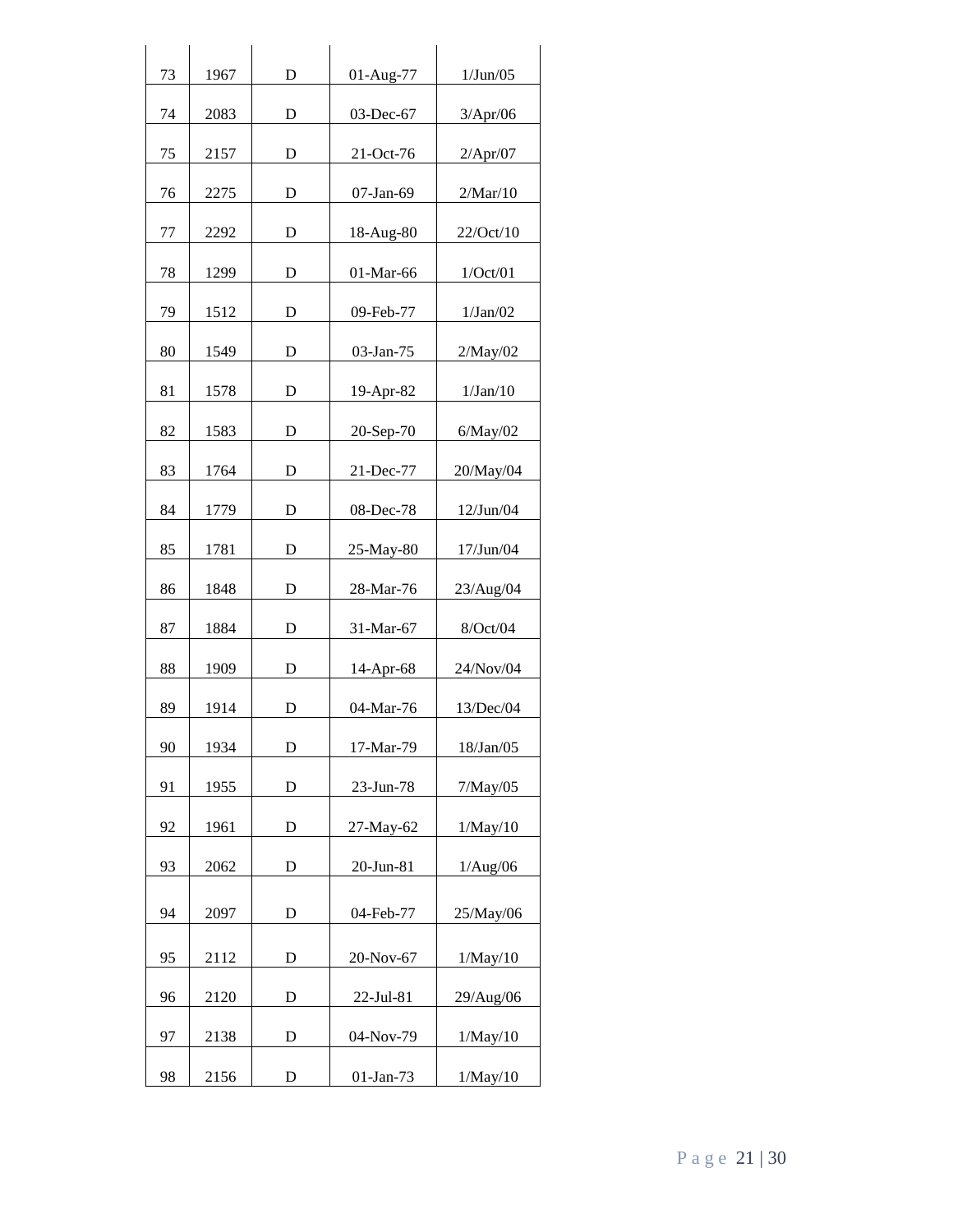| 99  | 2171 | D | 10-Apr-73   | 1/May/10  |
|-----|------|---|-------------|-----------|
| 100 | 2174 | D | 09-Sep-78   | 1/Jan/10  |
| 101 | 2179 | D | 05-Sep-82   | 1/Feb/08  |
| 102 | 2242 | D | 10-Aug-81   | 1/Jun/09  |
| 103 | 2256 | D | 25-Mar-82   | 1/Oct/09  |
| 104 | 2258 | D | 15-Mar-81   | 1/Oct/09  |
| 105 | 2263 | D | 06-Sep-83   | 1/Oct/09  |
| 106 | 2274 | D | 26-Jan-80   | 1/Jun/10  |
| 107 | 2279 | D | 17-Jun-83   | 1/Jun/10  |
| 108 | 2284 | D | 05-Dec-83   | 1/Jul/10  |
| 109 | 2285 | D | 01-Jul-84   | 1/Jul/10  |
| 110 | 2310 | D | 05-Mar-82   | 15/Jun/11 |
| 111 | 2329 | D | 03-Oct-84   | 1/Mar/12  |
| 112 | 2341 | D | 16-Sep-86   | 18/Jun/12 |
| 113 | 2342 | D | 05-Oct-75   | 2/Dec/13  |
| 114 | 2347 | D | 01-Jan-88   | 1/Sep/12  |
| 115 | 2348 | D | 14-Aug-88   | 1/Sep/12  |
| 116 | 2349 | D | 14-Aug-83   | 1/Sep/12  |
| 117 | 2351 | D | 09-Apr-87   | 5/Sep/12  |
| 118 | 2354 | D | 17-Feb-86   | 25/Sep/12 |
| 119 | 2360 | D | 25-Apr-85   | 15/Oct/12 |
| 120 | 2382 | D | $02-Nov-77$ | 6/Jul/15  |
| 121 | 2390 | D | 06-May-89   | 7/Sep/15  |
| 122 | 2410 | D | 20-Oct-81   | 8/Mar/16  |
| 123 | 2446 | D | 06-Jan-82   | 31/May/19 |
| 124 | 2448 | D | 16-Apr-78   | 28/May/19 |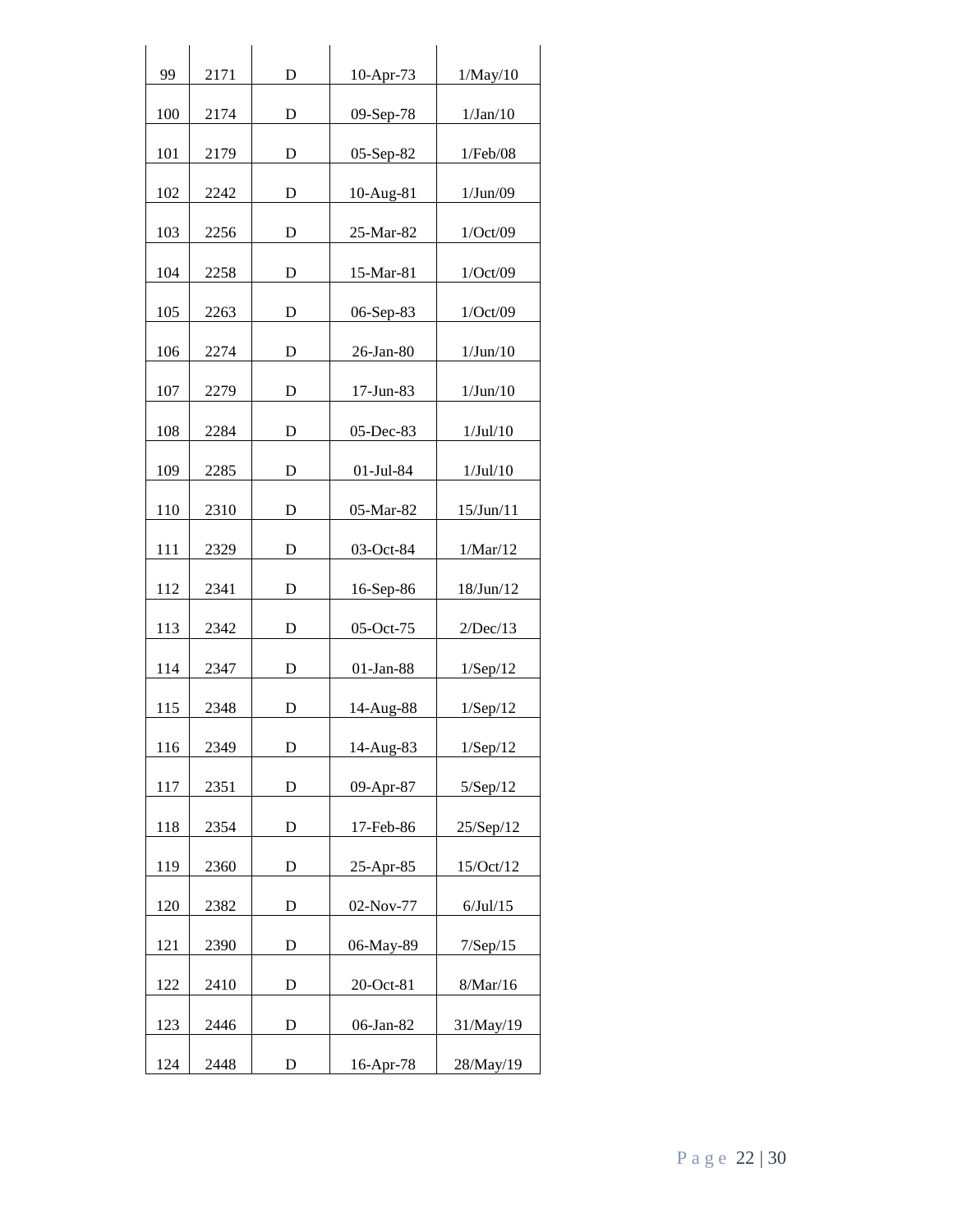| 125 | 2459 | D | 02-Oct-91    | 15/Apr/22    |
|-----|------|---|--------------|--------------|
| 126 | 2464 | D | 02-Feb-92    | 3/Dec/21     |
| 127 | 2079 | D | 10-Aug-78    | 16/Mar/06    |
| 128 | 2301 | D | $01$ -Jan-75 | 27/Apr/11    |
| 129 | 2343 | D | 02-Apr-89    | $2$ /Jul/12  |
| 130 | 2361 | D | 08-Jul-87    | 1/Nov/12     |
| 131 | 2366 | D | 01-Jun-73    | 17/May/13    |
| 132 | 2372 | D | 29-Jan-86    | 2/Feb/15     |
| 133 | 2373 | D | 14-Apr-85    | $26$ /Jan/15 |
| 134 | 2374 | D | 15-Aug-87    | 26/Jan/15    |
| 135 | 2375 | D | 06-Mar-88    | 23/Feb/15    |
| 136 | 2392 | D | $17-Sep-90$  | 1/Oct/15     |
| 137 | 2393 | D | 16-Aug-90    | 23/Sep/15    |
| 138 | 2394 | D | 14-Mar-88    | 22/Sep/15    |
| 139 | 2396 | D | 29-Nov-82    | 22/Sep/15    |
| 140 | 2397 | D | 18-Apr-90    | 30/Sep/15    |
| 141 | 2398 | D | 01-Feb-83    | 20/Oct/15    |
| 142 | 2406 | D | 01-Aug-75    | 12/Jan/16    |
| 143 | 2423 | D | 13-Aug-87    | 14/Nov/16    |
| 144 | 2435 | D | 04-Jan-92    | 25/Jul/17    |
| 145 | 2445 | D | 10-Apr-75    | 12/Apr/18    |
| 146 | 2450 | D | 22-Dec-88    | 24/May/19    |
| 147 | 2456 | D | $03-Apr-90$  | 3/Dec/19     |
| 148 | 2457 | D | 12-Feb-94    | 3/Dec/19     |
| 149 | 2461 | D | 08-Sep-94    | 3/Dec/19     |
| 150 | 2462 | D | 11-Feb-95    | 2/Dec/19     |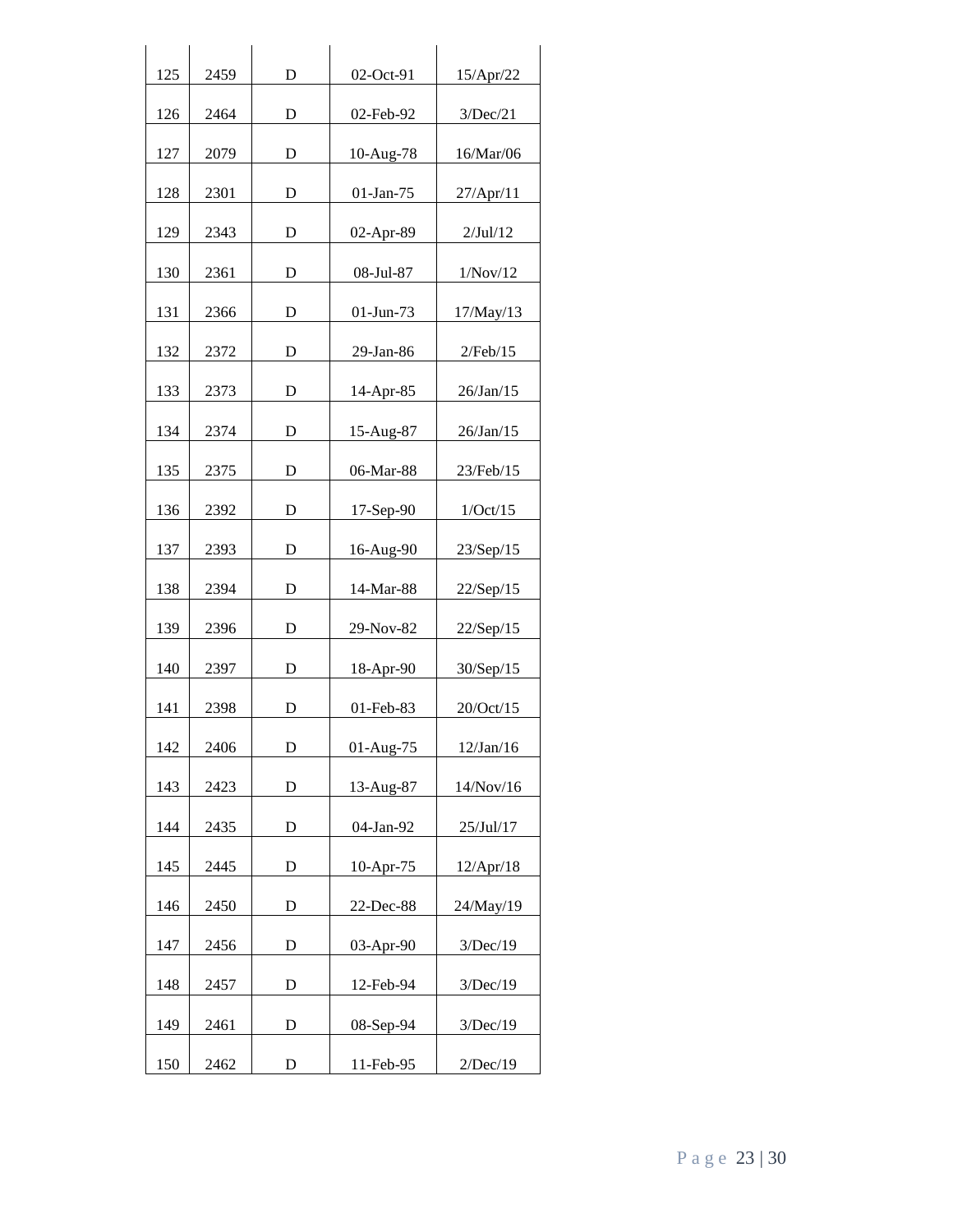| 151 | 2463 | D         | 25-Jul-74    | 2/Dec/19  |
|-----|------|-----------|--------------|-----------|
|     |      |           |              |           |
| 152 | 2466 | D         | 01-May-95    | 4/Dec/19  |
| 153 | 2467 | D         | 11-Aug-93    | 30/Nov/19 |
| 154 | 2468 | D         | 15-Oct-82    | 2/Dec/19  |
| 155 | 2469 | D         | 30-Apr-86    | 2/Dec/19  |
| 156 | 2471 | D         | 29-Aug-92    | 3/Dec/19  |
| 157 | 2472 | D         | 06-Jun-95    | 13/Dec/19 |
| 158 | 2475 | D         | 04-Apr-86    | 31/Dec/19 |
| 159 | 2476 | D         | 14-Jan-86    | 2/Mar/20  |
| 160 | 2477 | D         | 10-Sep-96    | 31/Mar/20 |
| 161 | 2480 | D         | 07-Sep-92    | 20/Jan/22 |
| 162 | 2481 | D         | 28-Sep-93    | 1/Feb/22  |
| 163 | 2482 | D         | 17-Sep-92    | 1/Feb/22  |
| 164 | 1010 | D         | 06-Sep-74    | 9/Oct/99  |
| 165 | 1055 | D         | $02$ -Jan-68 | 15/Aug/93 |
| 166 | 1083 | D         | 25-Nov-72    | 1/Feb/99  |
| 167 | 1123 | D         | 16-Oct-68    | 1/Feb/99  |
| 168 | 1160 | D         | 23-Feb-65    | 9/Jul/99  |
| 169 | 1164 | D         | 07-Mar-67    | 12/Aug/93 |
| 170 | 1184 | D         | 12-Apr-67    | 7/Oct/99  |
| 171 | 1207 | D         | 10-Oct-65    | 1/Feb/99  |
| 172 | 1389 | D         | $21-Ian-69$  | 1/Nov/96  |
| 173 | 1449 | D         | 17-Dec-67    | 1/Nov/96  |
| 174 | 1456 | D         | 30-Jul-67    | 1/Apr/95  |
| 175 | 1458 | D         | 10-Mar-70    | 6/Mar/00  |
| 176 | 1475 | ${\rm D}$ | 23-Jan-73    | 6/Mar/00  |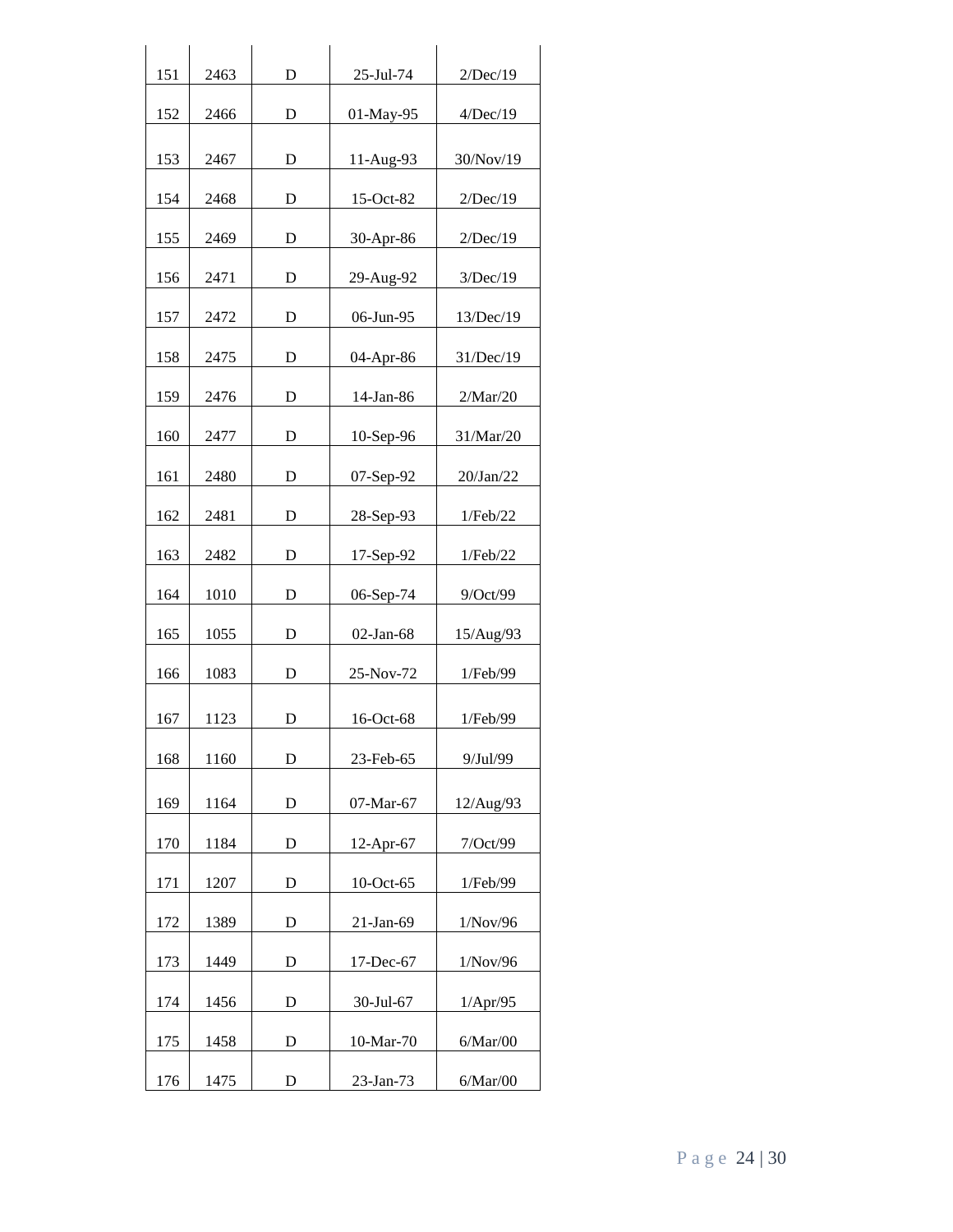| 177 | 174  | D           | 30-May-72    | 1/Feb/99  |
|-----|------|-------------|--------------|-----------|
| 178 | 177  | D           | 01-Mar-69    | 1/Feb/99  |
| 179 | 1990 | D           | 15-Dec-67    | 20/Mar/88 |
| 180 | 2099 | D           | 01-Feb-68    | 1/Dec/92  |
| 181 | 2100 | D           | 10-Jun-67    | 8/Jul/90  |
| 182 | 212  | $\mathbf D$ | 27-Dec-68    | 21/Feb/93 |
| 183 | 216  | D           | 02-Apr-66    | 1/Feb/99  |
| 184 | 238  | D           | 01-Feb-63    | 17/Jan/90 |
| 185 | 277  | D           | 20-Aug-75    | 1/Feb/99  |
| 186 | 285  | D           | 01-Sep-65    | 9/Oct/99  |
| 187 | 369  | D           | 30-Mar-65    | 7/Jul/99  |
| 188 | 39   | D           | 01-Aug-68    | 6/Dec/92  |
| 189 | 391  | D           | 13-May-65    | 1/Feb/99  |
| 190 | 420  | D           | 15-Jun-66    | 6/Jul/99  |
| 191 | 421  | D           | 15-May-72    | 1/Feb/99  |
| 192 | 468  | D           | 15-Jan-65    | 1/May/99  |
| 193 | 553  | D           | 10-Feb-74    | 1/Feb/99  |
| 194 | 70   | D           | 21-Mar-65    | 9/Jul/99  |
| 195 | 72   | D           | 10-Apr-67    | 1/Dec/92  |
| 196 | 731  | D           | 19-Sep-64    | 29/Apr/99 |
| 197 | 773  | D           | 03-Dec-73    | 1/Feb/99  |
| 198 | 774  | D           | 31-Mar-77    | 1/Feb/99  |
| 199 | 81   | D           | 11-Apr-69    | 6/Oct/99  |
| 200 | 858  | D           | $15$ -Jun-68 | 31/Jul/90 |
| 201 | 889  | D           | $05-Apr-70$  | 6/Mar/93  |
| 202 | 903  | D           | 04-Mar-67    | 24/Jan/90 |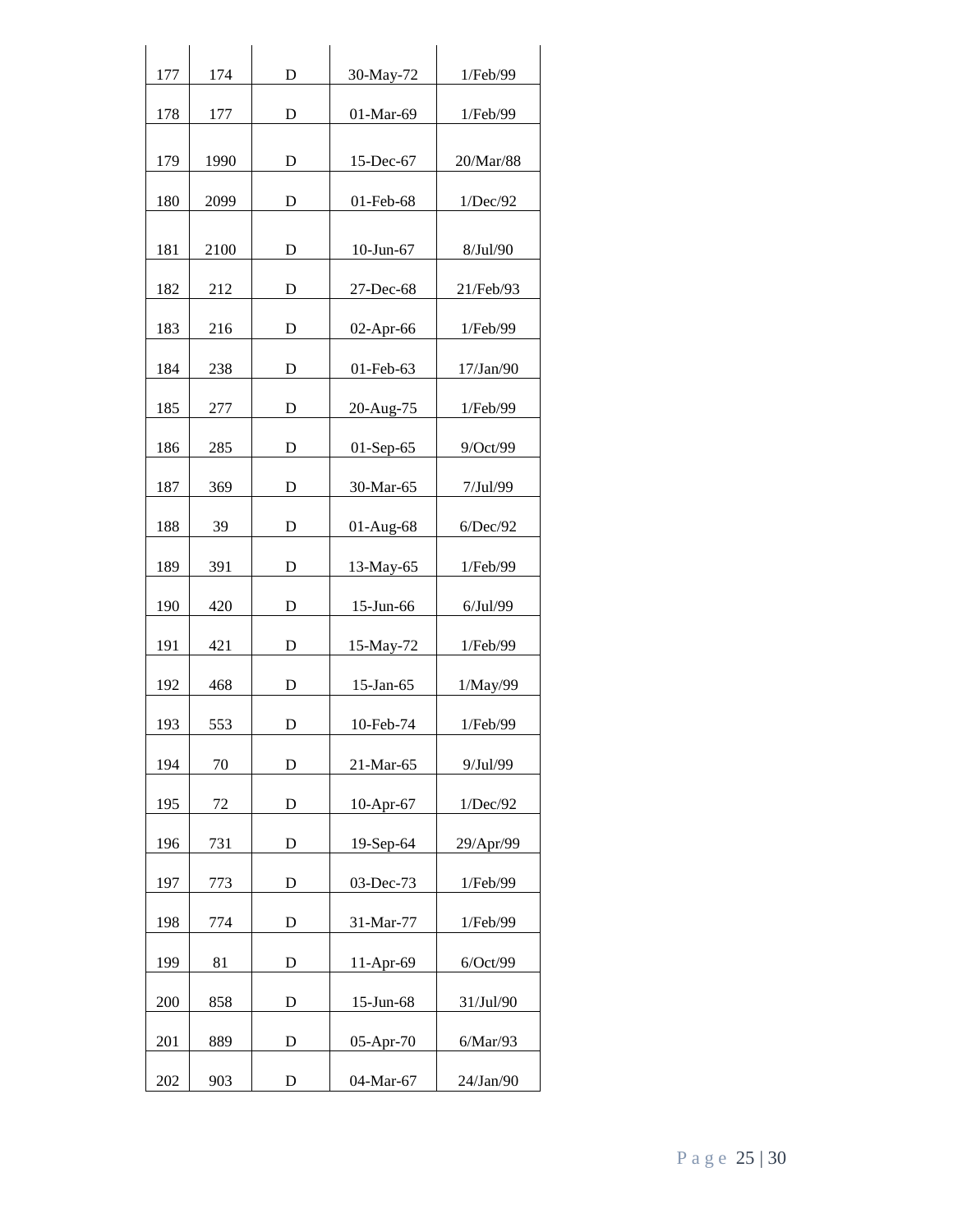| 203 | 995  | D | 20-Aug-68    | 1/Dec/92  |
|-----|------|---|--------------|-----------|
| 204 | 1001 | D | $10-Ian-70$  | 1/Feb/99  |
| 205 | 1011 | D | 28-Dec-70    | 9/Oct/99  |
| 206 | 1082 | D | 08-May-67    | 1/Feb/99  |
| 207 | 1121 | D | 06-Jun-69    | 15/Aug/93 |
| 208 | 1167 | D | 26-Oct-66    | 10/May/93 |
| 209 | 1252 | D | 12-Sep-62    | 2/Jun/84  |
| 210 | 1408 | D | 18-Jul-71    | 1/Apr/95  |
| 211 | 1447 | D | $01$ -Jan-68 | 1/Nov/96  |
| 212 | 1464 | D | 01-Sep-67    | 6/Mar/00  |
| 213 | 1487 | D | 03-Mar-66    | 6/Mar/00  |
| 214 | 1615 | D | 15-Sep-63    | 1/Jul/99  |
| 215 | 165  | D | 11-Sep-63    | 6/Jul/99  |
| 216 | 170  | D | 25-Dec-70    | 1/Feb/99  |
| 217 | 196  | D | 04-Feb-73    | 1/Feb/99  |
| 218 | 2098 | D | 01-Oct-66    | 1/Dec/92  |
| 219 | 2176 | D | 04-May-65    | 1/Feb/93  |
| 220 | 2306 | D | 01-Feb-68    | 22/Feb/93 |
| 221 | 334  | D | 21-Oct-68    | 1/Mar/93  |
| 222 | 342  | D | 04-Mar-66    | 1/Feb/99  |
| 223 | 392  | D | 03-Oct-68    | 1/Feb/99  |
| 224 | 393  | D | $01-Jan-70$  | 1/Mar/93  |
| 225 | 406  | D | 08-Apr-67    | 1/Feb/99  |
| 226 | 423  | D | 30-Mar-74    | 1/Feb/99  |
| 227 | 441  | D | 03-Mar-63    | 1/Feb/99  |
| 228 | 539  | D | 01-May-75    | 1/Oct/99  |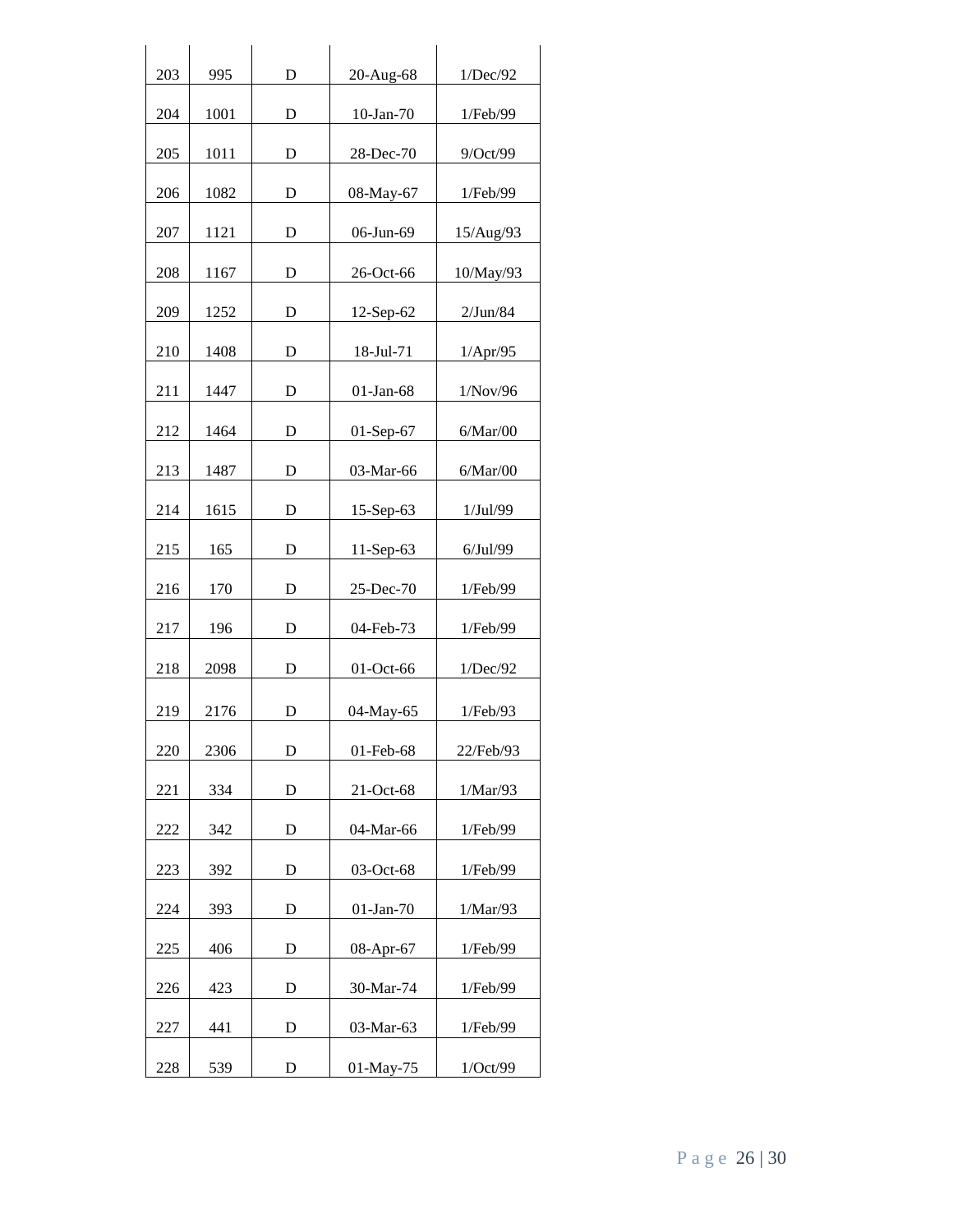| 229 | 555  | D | 01-Jan-71 | 9/Oct/99  |
|-----|------|---|-----------|-----------|
| 230 | 710  | D | 24-Aug-70 | 3/Nov/90  |
| 231 | 771  | D | 03-May-66 | 1/Feb/99  |
| 232 | 869  | D | 15-Dec-67 | 1/Dec/92  |
| 233 | 907  | D | 17-May-76 | 1/Feb/99  |
| 234 | 99   | D | 20-Feb-66 | 5/Jul/99  |
| 235 | 993  | D | 12-Dec-71 | 1/Feb/99  |
| 236 | 1187 | D | 12-Jun-73 | 8/Oct/99  |
| 237 | 1198 | D | 11-Apr-77 | 1/Feb/99  |
| 238 | 1199 | D | 23-Mar-70 | 1/Feb/99  |
| 239 | 1407 | D | 18-Dec-64 | 28/May/89 |
| 240 | 1935 | D | 03-Apr-71 | 2/Sep/93  |
| 241 | 2384 | D | 16-Oct-64 | 14/Dec/89 |
| 242 | 327  | D | 07-Dec-75 | 1/Feb/99  |
| 243 | 679  | D | 10-Feb-77 | 1/Feb/99  |
| 244 | 98   | D | 20-Aug-70 | 1/Oct/99  |
| 245 | 981  | D | 16-Jul-77 | 1/Feb/99  |
| 246 | 2421 | E | 28-Dec-85 | 19/Jul/16 |
| 247 | 348  | E | 30-May-72 | 1/Feb/99  |
| 248 | 1841 | E | 12-Feb-73 | 13/Aug/04 |
| 249 | 2164 | E | 15-Nov-82 | 31/Jul/07 |
| 250 | 2377 | E | 10-Feb-94 | 12/Mar/15 |
| 251 | 2379 | E | 22-Nov-74 | 20/Apr/15 |
| 252 | 2381 | E | 20-May-85 | 4/May/15  |
| 253 | 2386 | E | 09-Jul-84 | 21/Aug/15 |
| 254 | 2427 | Ε | 21-Jan-91 | 10/Apr/17 |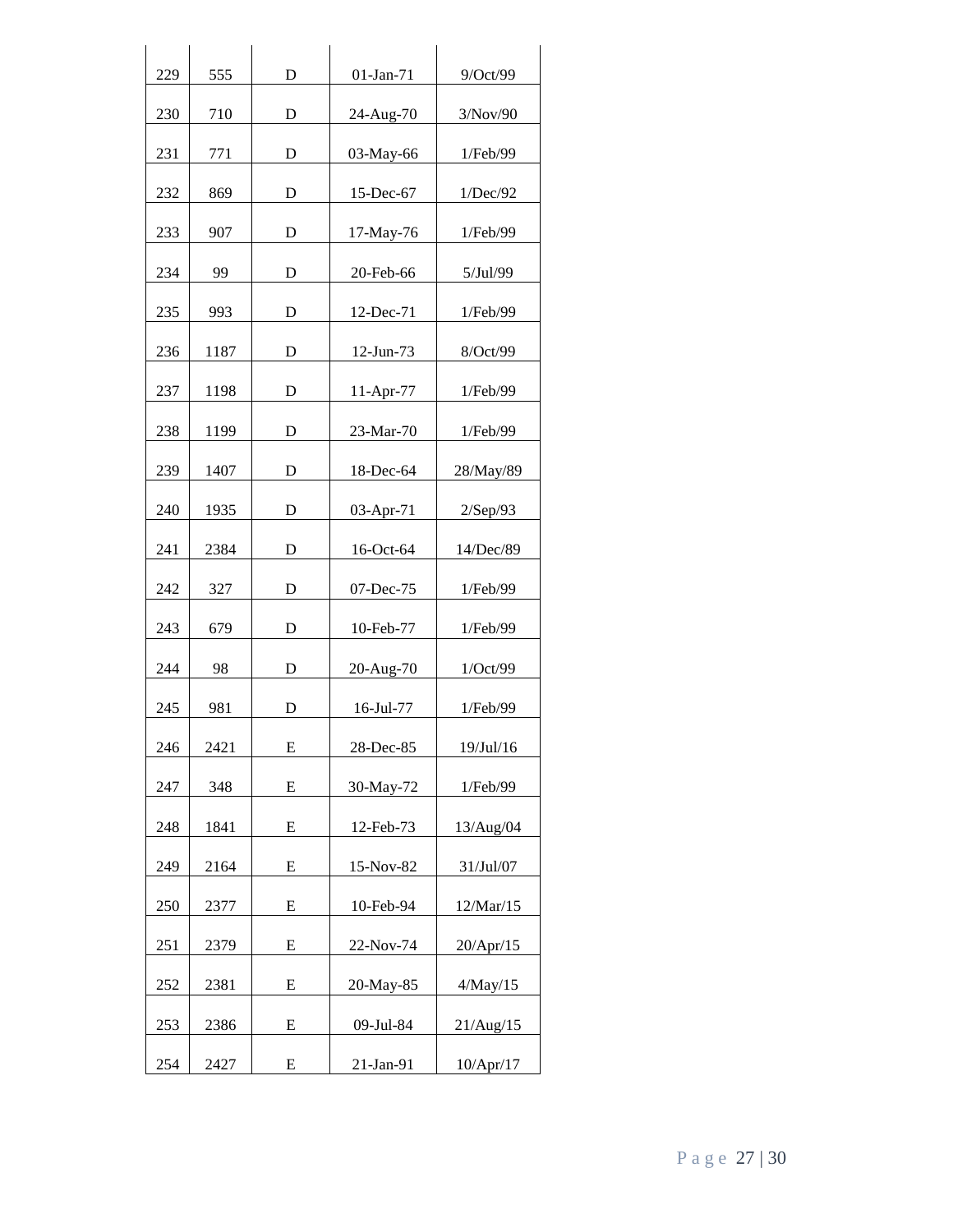| 255 | 2442 | E | 17-May-95    | 20/Sep/17 |
|-----|------|---|--------------|-----------|
| 256 | 2455 | E | 02-Jul-89    | 3/Dec/19  |
| 257 | 2047 | E | 06-Dec-78    | 23/Dec/05 |
| 258 | 2021 | E | 29-Apr-84    | 26/Sep/05 |
| 259 | 2077 | E | 04-May-83    | 13/Apr/06 |
| 260 | 2405 | E | 31-Oct-96    | 13/Jan/16 |
| 261 | 1825 | E | 02-Feb-70    | 21/Jul/04 |
| 262 | 1924 | E | 14-Apr-86    | 21/Dec/04 |
| 263 | 1956 | E | $12$ -Jan-82 | 6/May/05  |
| 264 | 2088 | E | $10-Ian-80$  | 25/Apr/06 |
| 265 | 2146 | E | 20-Oct-77    | 14/Feb/07 |
| 266 | 2149 | E | 25-Dec-86    | 1/Mar/07  |
| 267 | 1000 | E | 12-Apr-74    | 1/Feb/99  |
| 268 | 1115 | E | 09-Jul-70    | 5/Oct/99  |
| 269 | 2325 | E | 22-Mar-66    | 25/Jul/90 |
| 270 | 243  | E | 16-Mar-65    | 1/Dec/92  |
| 271 | 347  | E | 26-Nov-67    | 4/Jan/93  |
| 272 | 95   | E | 08-Jul-68    | 1/Feb/99  |
| 273 | 2312 | E | $01$ -Jan-90 | 2/Aug/11  |
| 274 | 2385 | E | 05-Feb-78    | 7/Aug/15  |
| 275 | 110  | E | 08-Jan-65    | 5/Jul/99  |
| 276 | 144  | E | $01-Jan-63$  | 1/Feb/99  |
| 277 | 254  | E | 03-Mar-74    | 1/Feb/99  |
| 278 | 426  | E | $01$ -Jul-68 | 1/Oct/99  |
| 279 | 1724 | E | 01-Feb-79    | 3/Jun/03  |
| 280 | 1726 | Ε | $01$ -Jan-65 | 22/May/03 |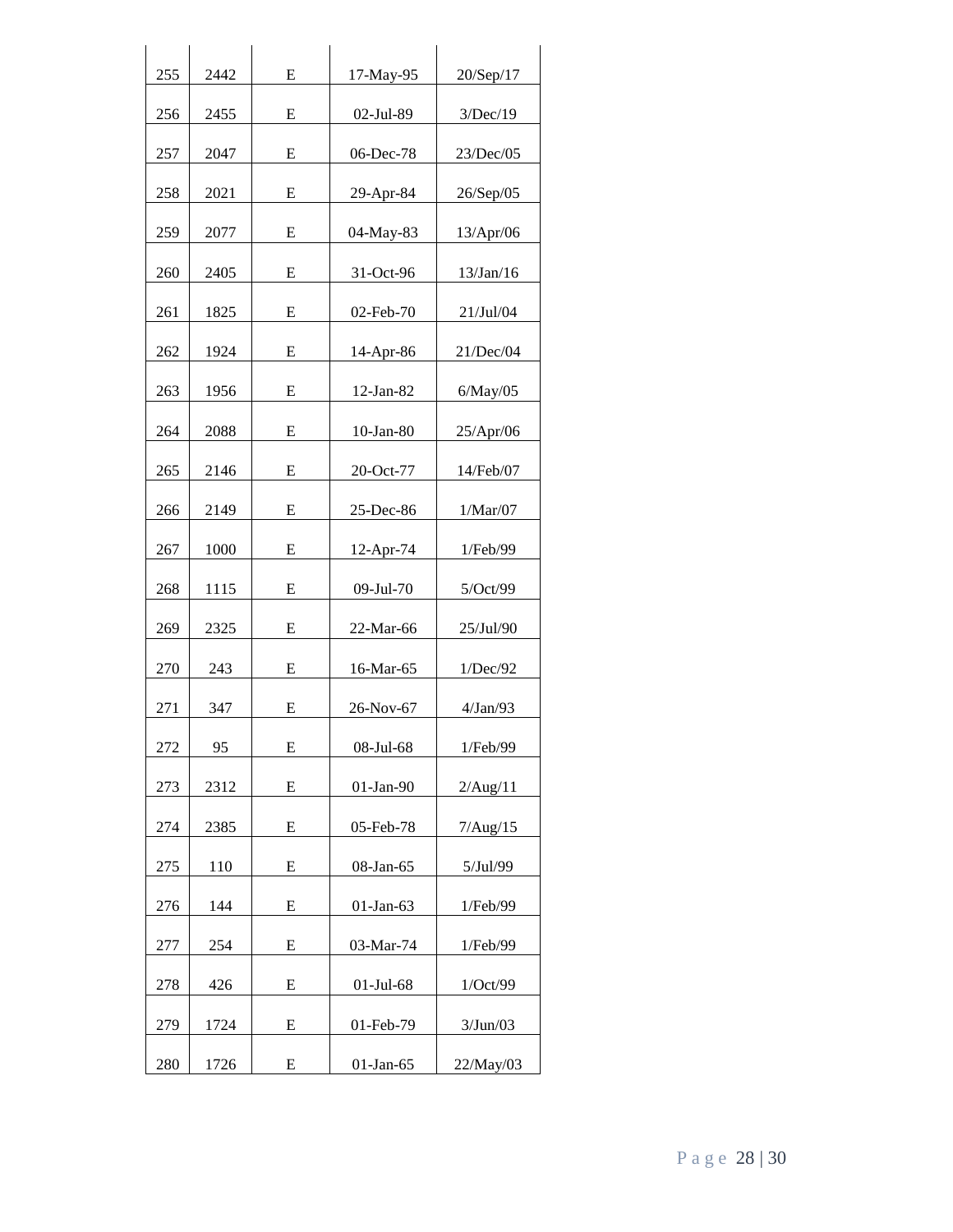| 281 | 1728 | E | 04-Jan-72    | 9/Jun/03  |
|-----|------|---|--------------|-----------|
| 282 | 1743 | E | $01$ -Jul-76 | 26/Aug/03 |
| 283 | 1746 | E | 16-Jun-80    | 26/Aug/03 |
| 284 | 1785 | E | $01$ -Jan-77 | 25/May/04 |
| 285 | 1950 | E | 05-Jan-87    | 29/Mar/05 |
| 286 | 1980 | E | $01-Sep-73$  | 13/Jun/05 |
| 287 | 2155 | E | $01$ -Jul-74 | 26/Mar/07 |
| 288 | 2359 | E | $25-Mar-82$  | 1/Oct/12  |
| 289 | 855  | E | 01-May-71    | 1/Feb/99  |
| 290 | 2478 | E | 06-Mar-84    | 30/Jul/20 |
| 291 | 2431 | E | 04-Jun-75    | 2/Jun/17  |
| 292 | 2454 | E | 05-Feb-99    | 3/Dec/19  |
| 293 | 2460 | E | 15-Oct-88    | 3/Dec/19  |
| 294 | 128  | E | 08-Aug-66    | 10/Jun/93 |
| 295 | 140  | E | 05-May-71    | 1/Feb/99  |
| 296 | 142  | E | $01$ -Jan-63 | 1/Feb/99  |
| 297 | 1422 | Е | $01$ -Jan-78 | 6/Mar/00  |
| 298 | 1423 | E | 05-Jun-70    | 1/Nov/96  |
| 299 | 188  | E | 19-May-67    | 1/Feb/99  |
| 300 | 199  | E | 06-Feb-71    | 3/Jul/99  |
| 301 | 1689 | E | 27-Feb-65    | 2/Dec/02  |
| 302 | 1786 | Е | $01-Jul-74$  | 3/Jun/04  |
| 303 | 1800 | E | $15-Oct-82$  | 1/Jun/04  |
| 304 | 1805 | E | 16-Oct-81    | 9/Jul/04  |
| 305 | 1860 | E | 25-Apr-69    | 6/Sep/04  |
| 306 | 1975 | E | 29-May-84    | 15/Mar/05 |